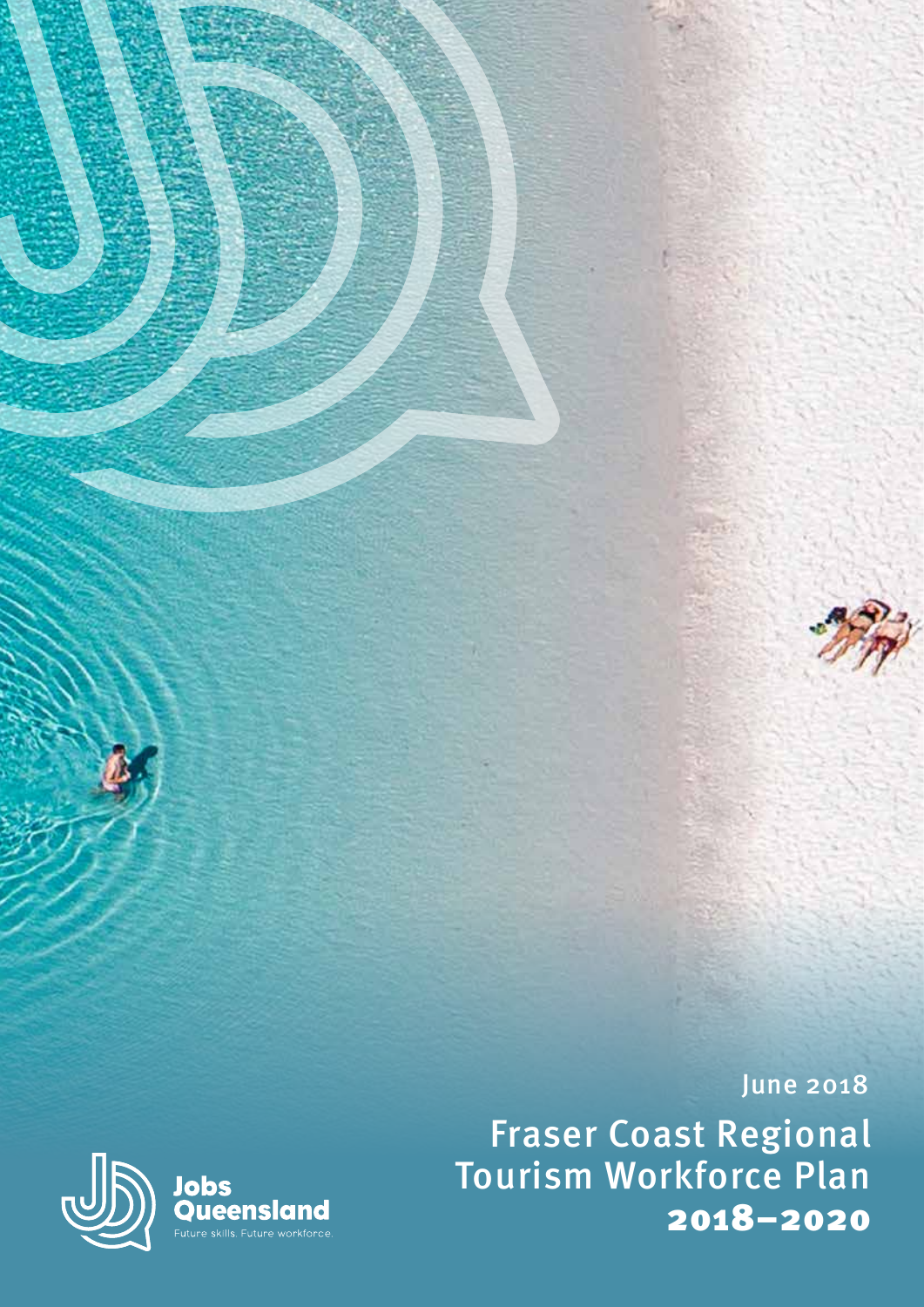

Front cover photo: Lake McKenzie, Fraser Island. Photo courtesy of Fraser Coast Tourism & Events.

#### Copyright

This publication is protected by the *Copyright Act 1968.*

#### Licence

This work is licensed by Jobs Queensland under a Creative Commons Attribution (CC BY) 3.o Australia licence. To view a copy of this licence, visit: http://www.creativecommons.org/licenses/by/3.0/au/

You are free to copy, communicate and adapt this publication, as long as you attribute it as follows:

© State of Queensland, Jobs Queensland, June 2018.

The Queensland Government is committed to providing accessible services to Queenslanders of all cultural and linguistic backgrounds. If you have difficulty understanding this publication and need a translator, please call the Translating and Interpreting Services (TIS National) on telephone 131 450 and ask them to contact Jobs Queensland on (07) 3436 6190.

#### Disclaimer

While every care has been taken in preparing this publication, the State of Queensland accepts no responsibility for decisions or actions taken as a results of any data, information, statement or advice, expressed or implied, contained within. To the best of our knowledge, the content was correct at the time of publishing.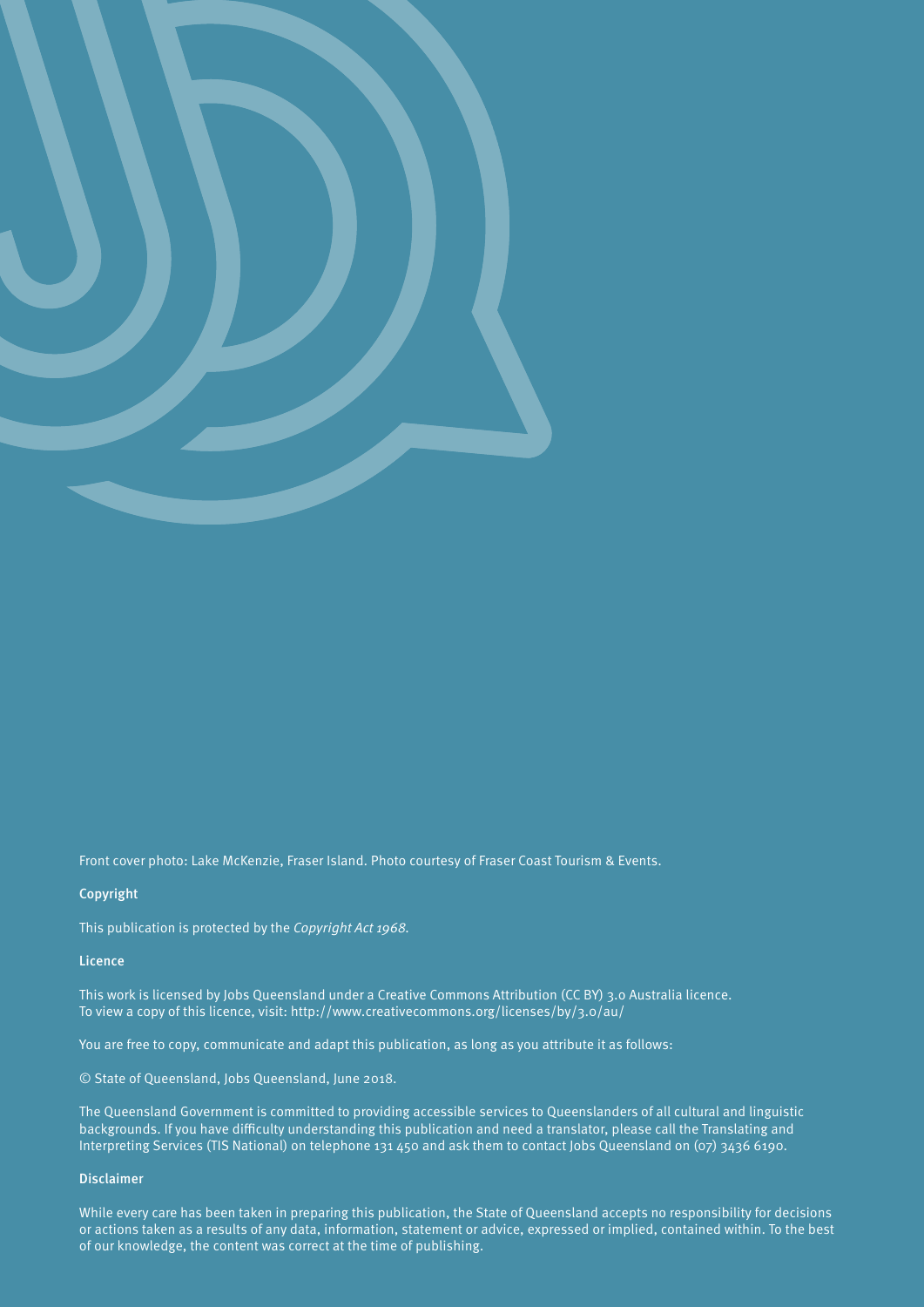## Introduction

Tourism is a \$25.4 billion industry in Queensland, providing direct and indirect employment for approximately 217,000 people or 9.1 per cent of the State's workforce.<sup>1</sup>

Tourism encompasses multiple sectors because visitors consume goods and services sourced across the economy.2 The industry includes: transport (air, rail, road and water); accommodation; attractions; events; food services (takeaway, cafés and restaurants); clubs and casinos; retail; arts and recreation; travel agencies and tour operators; education and training; and tourism (marketing, information and planning). Cafés, restaurant and takeaway food services, retail trade and accommodation are the largest direct tourism employers.<sup>3</sup>

Tourism in Queensland is experiencing rapid growth and skilled workers are needed. Females currently comprise 54 per cent of the national tourism workforce.4 Fifty-six per cent of Queensland's 54,000 tourism-related businesses are located outside the Brisbane region. Tourism is an industry dominated by small business, with nine out of 10 tourism businesses employing less than 20 people.<sup>5</sup>

The labour market challenges for the sector include sourcing, developing and retaining staff to work in regions, who have the necessary skills and capabilities, can meet short-term seasonal demands, are available to work the hours required and are willing to work for the conditions and pay on offer.

The Queensland Government's *Advancing Tourism 2016–20: Growing Queensland Jobs* committed to the development of a tourism workforce plan to help the industry meet the growing demands of visitors who are seeking high quality services and experiences. Jobs Queensland worked extensively with industry stakeholders to develop the *Queensland Tourism Workforce Development Plan 2017–20 (*http://jobsqueensland.qld.gov.au/wp-content/uploads/2017/07/tourism\_workforce\_plan.pdf).

The State Plan outlines four themes identified by industry that are critical to tourism's future growth — careers, local workforce, skills and collaboration. During consultation with tourism stakeholders, industry was clear that it wanted achievable, realistic recommendations that could be owned by industry in partnership with government and actioned at a local level as well as statewide.

This plan details the actions that Fraser Coast tourism industry representatives identified as the priorities for the development of the region's future workforce.

During 2017, Jobs Queensland commissioned CSIRO in partnership with TAFE Queensland to identify key strategies that support workforce development in the Fraser Coast Region. The *Growing Opportunities in the Fraser Coast: Informing regional workforce development*6 research report was released on 14 September 2017 and demonstrated the Fraser Coast's potential to become a thriving service-orientated economy.

Further to this, Jobs Queensland has continued to work with industry and the broader community of the Fraser Coast to develop a Regional Workforce Development Plan, which builds on the research work already done by CSIRO. These three documents provide resources and a starting point for business and community in the region to look at ways in which they can be more proactive in developing individual strategies for workforce skills attraction, retention and training.

<sup>1.</sup> Tourism Research Australia, 2018, *State Tourism Satellite Accounts*, 2016-17, https://www.tra.gov.au/research/view-all-publications/all-publications/economic-reports/state-tourism-satellite-accounts-2016-17.

<sup>2.</sup> Tourism is not listed as a discrete industry in the Australian and New Zealand Standard Industrial Classification (ANZSIC). 3. Tourism Research Australia, 2017, *Tourism Businesses in Australia, June 2012 to June 2016*, Appendix A, Table A.15,

https://www.tra.gov.au/research/view-all-publications/all-publications/economic-reports/tourism-businesses-in-australia-june-2012-to-june-2016. 4. Tourism Research Australia, 2017, *Tourism Satellite Account 2016-17*,

https://www.tra.gov.au/research/view-all-publications/all-publications/economic-reports/tourism-satellite-account-2016-17.

<sup>5.</sup> Tourism Research Australia, 2017, *Tourism Businesses in Australia, June 2012 to June 2016*, Appendix B, Table 8.1,<br>https://www.tra.gov.au/Research/View-all-publications/All-Publications/Economic-reports/tourism-busines

<sup>6.</sup> *Growing Opportunities in the Fraser Coast: Informing regional workforce development,*  https://jobsqueensland.qld.gov.au/wp-content/uploads/2017/09/growing\_opportunities\_research\_report.pdf.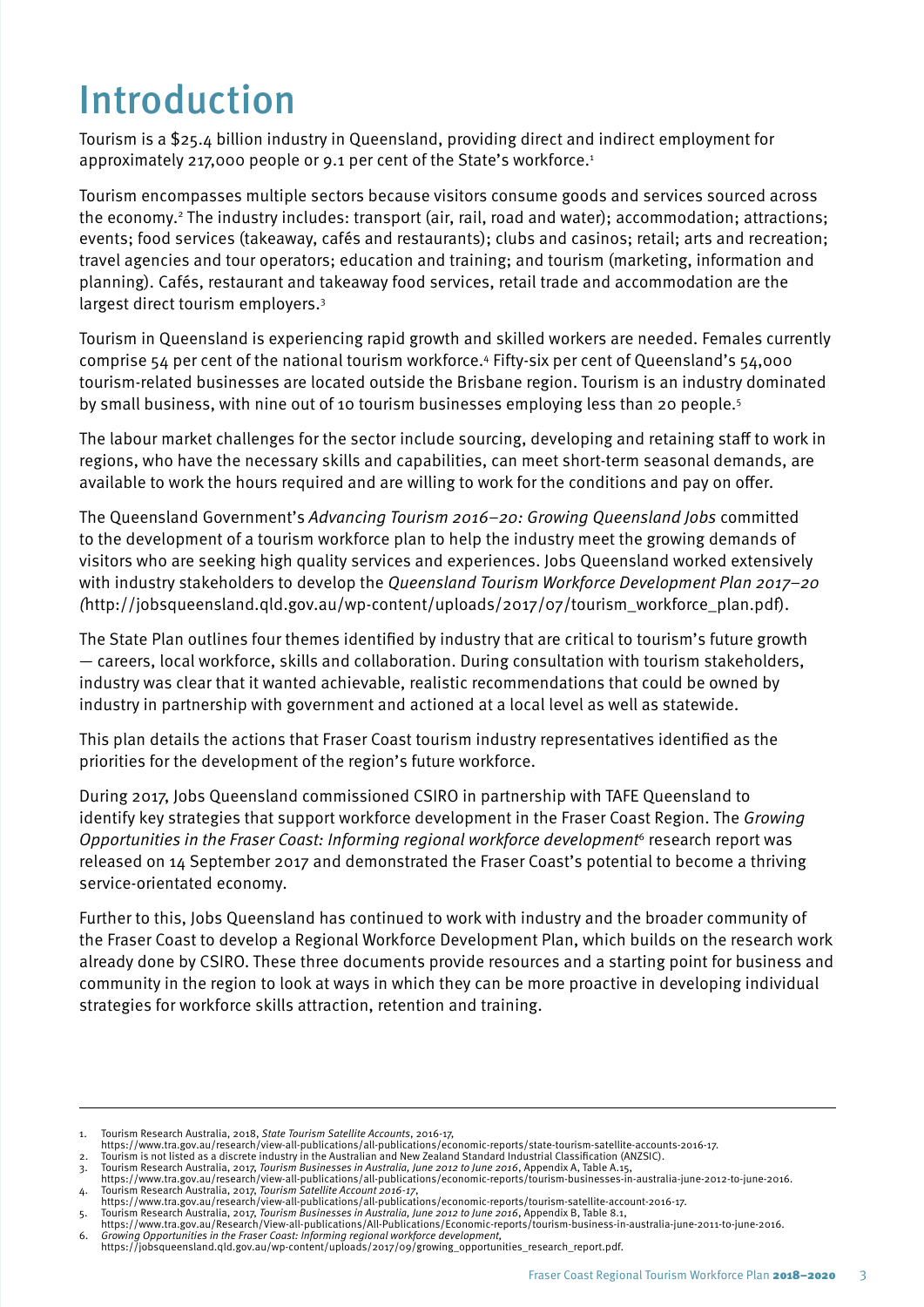Pile Valley. Photo courtesy of Fraser Coast Tourism & Events.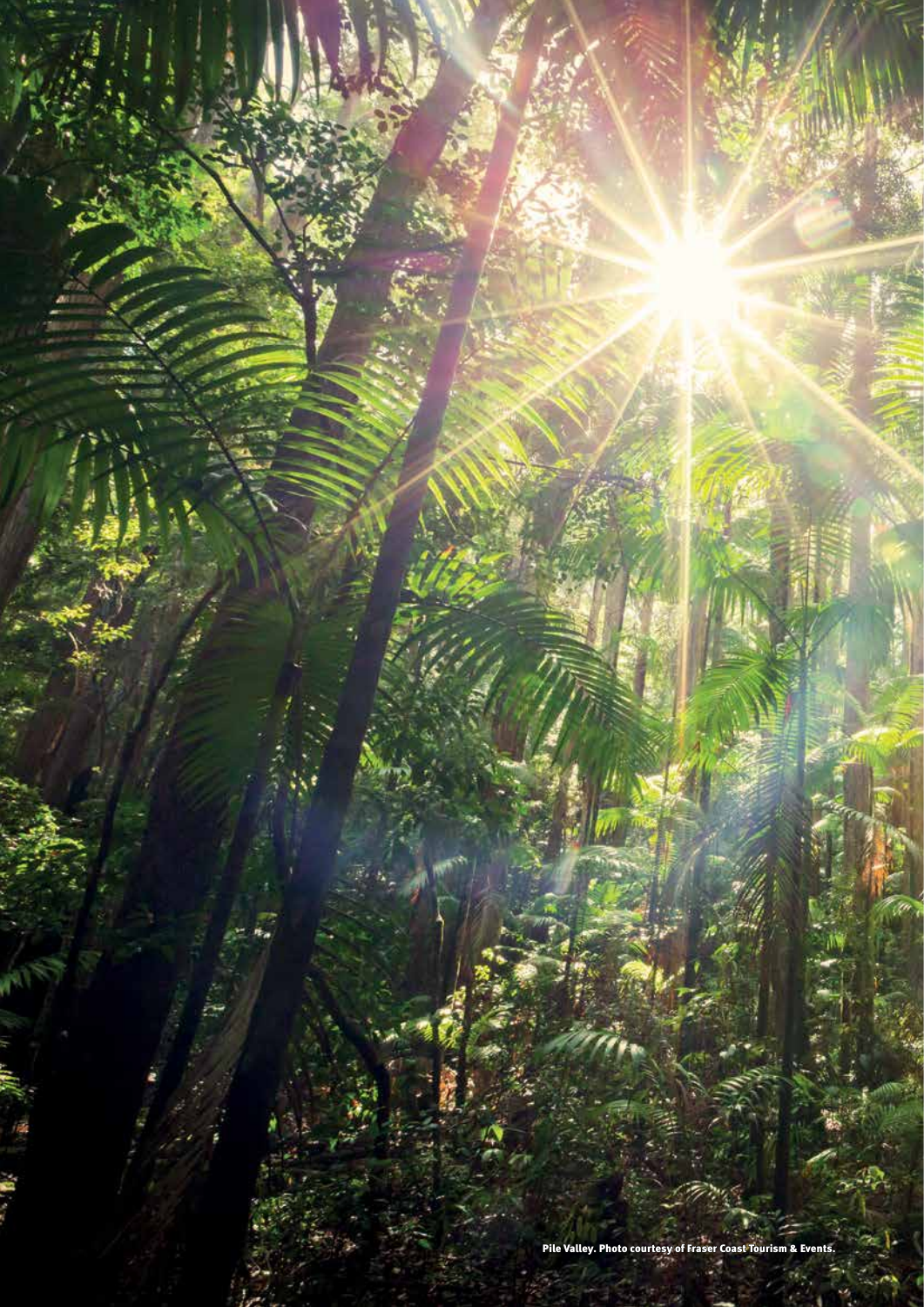## Fraser Coast tourism

The Fraser Coast tourism region encompasses the heritage listed Fraser Island, Hervey Bay, Maryborough, the Fraser Coast Hinterland and the Great Sandy Strait. In 2009, the Great Sandy region was awarded Biosphere Reserve status by UNESCO7 , and is considered to be of unusual scientific and natural interest. Along with the Great Sandy Marine Park, it is home to a wealth of wildlife including turtles, dugong, grey nurse sharks, fish, corals and birds. The Fraser Coast tourism region is also one of the few places in the world that visitors can 'swim with' humpback whales.<sup>8</sup>

The Fraser Coast tourism region's potential for eco-tourism experiences is enormous. Easily accessible by road, rail and air, it is a holiday playground surrounded by nature, with long sandy beaches, relaxing island retreats, abundant marine life and pristine parks which offers visitors a relaxed, yet diverse, holiday experience.



Source: Developed by Queensland Government Statistician's Office as per ABS, 9503.0.55.001 – Tourism Region Maps and Allocation File, Australia, 2016.

The 2020 vision for Fraser Coast Tourism is to be 'globally recognised for world class personal natural encounters, world heritage listed Fraser Island, and as Australia's number one whale experience destination'.9 Additionally, with bird watching, four wheel driving activities, fishing, shopping, historic explorations and adventure activities, Fraser Coast is a visitor destination with a difference.

From a solid history of agriculture and manufacturing, these key industries continue to be an important contributor to the Fraser Coast tourism region's economy. Other key industries driving the local economy include health care and social assistance, education, professional services and tourism.

The Fraser Coast tourism region is aiming to reach \$503 million in direct overnight visitor expenditure by 2020.10 To reach this target, the tourism industry plans to grow key market segments including sports and events, fly/drive, visiting friends and relatives, and niche markets.

9. Fraser Coast Destination Tourism Plan, March 2017.

<sup>7.</sup> The Great Sandy Biosphere, http://investfrasercoast.com/living/biosphere/. 8. Swimming with Whales in Queensland, https://blog.queensland.com/2017/09/22/swimming-with-whales/.

<sup>10.</sup> Target provided by Fraser Coast Tourism and Events, June 2018.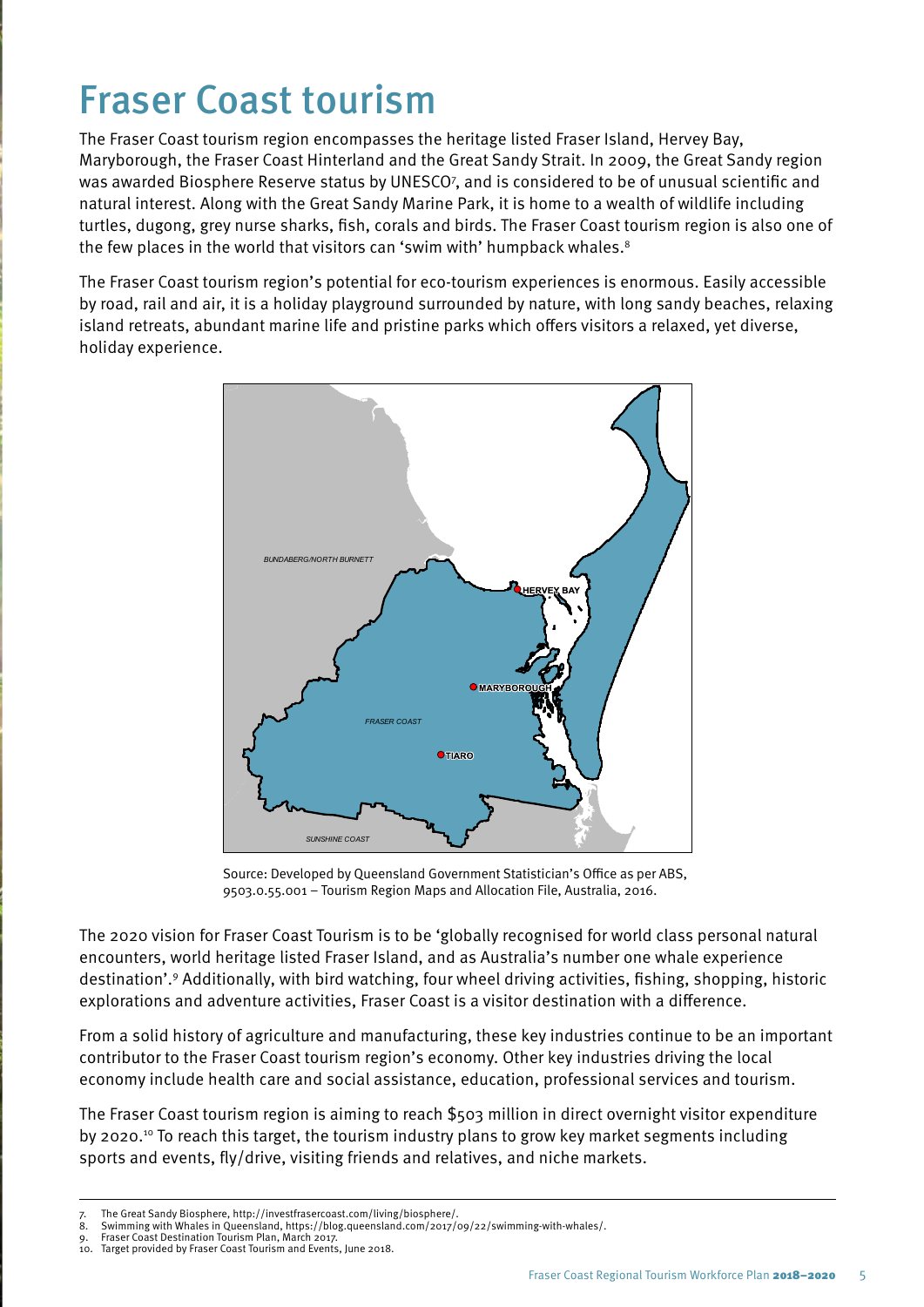# Regional population and employment characteristics

The Fraser Coast tourism region is home to approximately 104,000 people or 2.1 per cent of Queensland's total population. The average annual growth rate of 1.0 per cent over the past five years is lower than the State average of 1.5 per cent.<sup>11</sup> The population is projected to grow by more than 14,000 people by 2026.12 Unemployment in the region is at 10.0 per cent, which is higher than the State at 6.1 per cent.<sup>13</sup> The median age is 47.5 years significantly higher than the Queensland median of 37 years.14

The top five employing industry sectors are health care and social assistance; retail trade; education and training; construction; and accommodation and food services. The top five occupations are professionals; community and personal service workers; technicians and trades workers; labourers; and clerical and administrative workers.<sup>15</sup>

# Regional tourism workforce

In 2015–16, the tourism industry contributed an estimated \$386 million or 10.7 per cent of the Fraser Coast regional economy, compared to 5.3 per cent for regional Queensland. The Fraser Coast ranked fifth overall in the comparative importance of tourism across Queensland's 13 tourism regions.16

Tourism directly and indirectly employed more than 3050 people in tourism jobs in the region in 2015–16. Of these, 1600 were in full-time employment and 1450 were part-time. The tourism-related industries that contributed most to direct regional tourism employment in the Fraser Coast tourism region in 2015–16 were:

- cafés, restaurants and takeaway food services (300 full-time and 550 part-time)
- retail trade (290 full-time and 290 part-time)
- accommodation (190 full-time and 250 part-time).<sup>17</sup>

Employment in accommodation and food services in the Wide Bay region, of which the Fraser Coast tourism region is a part, is projected to grow by 8.5 per cent in the five years from 2017 to 2022. Retail trade employment for the same period is projected to grow by 8.6 per cent.18 Nationally, there is projected employment growth of 9.0 per cent in hospitality, retail and service manager occupations, indicating the potential career pathway advancement the industry offers.<sup>19</sup>

Graph 1 (page 7) outlines the industry breakdown of people employed within the tourism industry in the region.

<sup>11.</sup> Australian Bureau of Statistics 3218.0, *Regional Population Growth, Australia*, various editions.

Queensland Government Population Projections, 2015 edition (medium series)

<sup>13.</sup> Australian Government Department of Jobs and Small Business, *Small Area Labour Markets Publication, December quarter 2017*, https://www.jobs.gov.au/small-area-labour-markets-publication.

<sup>14.</sup> Australian Bureau of Statistics 3235.0, *Population by Age and Sex, Regions of Australia*, unpublished data and Queensland Treasury estimates.<br>15. Australian Bureau of Statistics, Census of Population and Housing,

https://www.tra.gov.au/ArticleDocuments/245/Fraser%20Coast%20factsheet%2015\_16.pdf.aspx?Embed=Y.

<sup>17.</sup> Ibid.

<sup>18.</sup> Australian Government Department of Jobs and Small Business, L*abour Market Information Portal, 2017 Regional Projections*, http://lmip.gov.au/default.aspx?LMIP/GainInsights/EmploymentProjections.

<sup>19.</sup> Australian Government Department of Jobs and Small Business, *Labour Market Information Portal, 2017 Occupational Projections*, http://lmip.gov.au/default.aspx?LMIP/GainInsights/EmploymentProjections.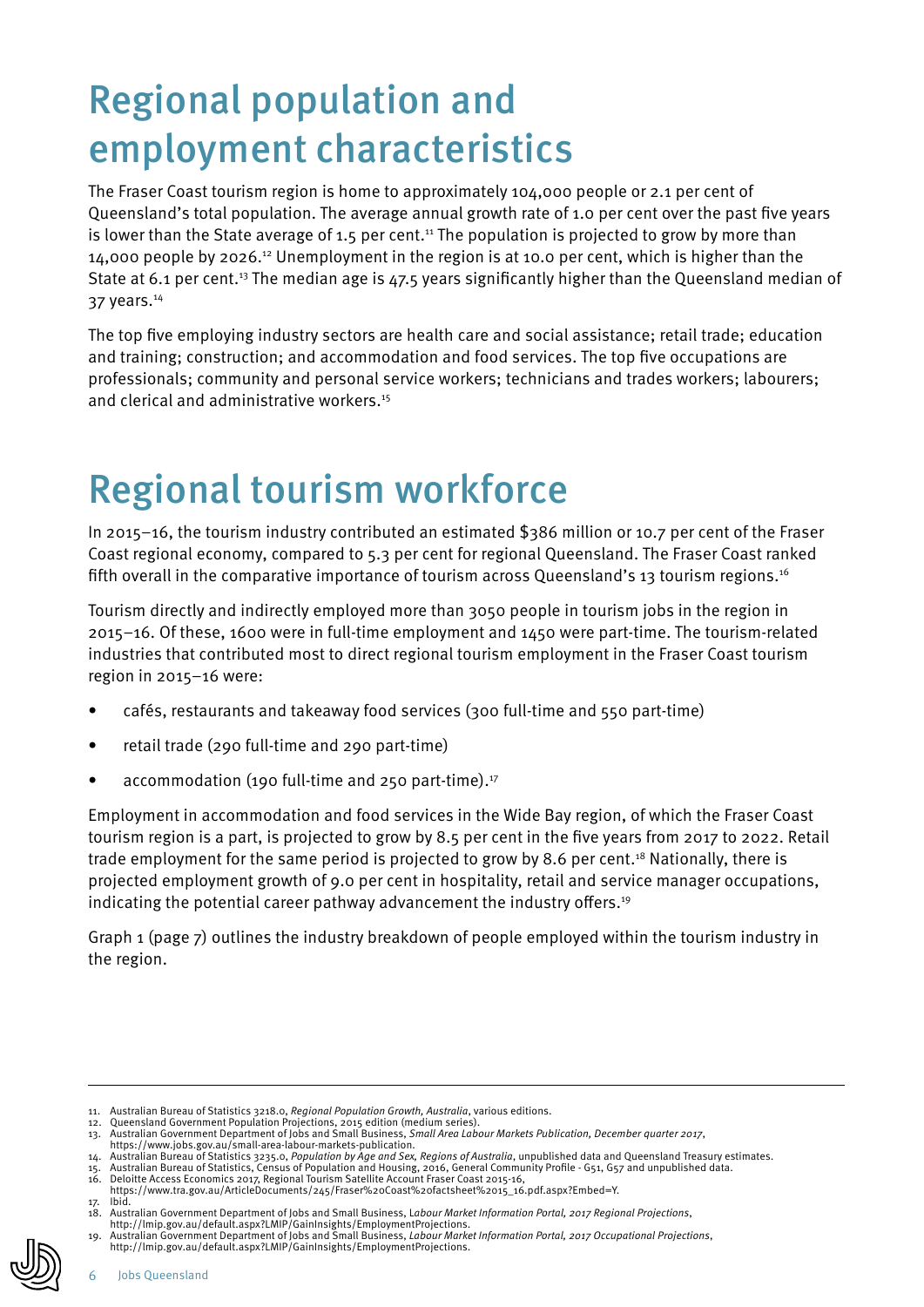

Graph 1: Industry breakdown of people directly employed in the tourism industry, 2015–16 (%)

Source: Deloitte Access Economics, *Queensland Regional Tourism Satellite Accounts 2015–16*. Final report prepared for Tourism and Events Queensland, October 2017.

Occupations experiencing shortages across all regions in Queensland are waiters, kitchenhands, bar attendants, baristas and chefs.<sup>20</sup> Data shows an average of 72 job advertisements for hospitality, retail and service managers, and an additional 72 for food trade workers (including chefs) each month between May 2010 and April 2018<sup>21</sup> with 71 job advertisements for hospitality workers within the Central Queensland labour market region, of which the Fraser Coast tourism region is a part.

Industry engagement identified critical issues and opportunities for the tourism workforce that will influence the industry's ability to achieve its target and sustain growth.

The regional tourism industry will benefit from an inclusive workforce, including Aboriginal and Torres Strait Islander peoples. With 2.1 per cent of the regional population being Indigenous and of working age<sup>22</sup>, there are numerous opportunities for inclusion of Aboriginal and Torres Strait Islander peoples beyond offering cultural experiences to all aspects of the tourism industry. Support and resources are available for employers who wish to mentor a new Indigenous employee, as well as Indigenous entrepreneurs who seek to establish a new business venture. These resources are available at the back of this plan.

Inclusion of Bachelor of Business in Tourism, Leisure and Events Management within the course offerings at University of Sunshine Coast, Fraser Coast campus provides an opportunity for the community to gain higher level skills required by the industry. Through increased industry support and engagement, new entrants gain valuable hands on experience which enriches learnings.

The Queensland Vocational Education and Training (VET) system currently offers opportunities for eligible staff to upskill through subsidised programs such as the Certificate III Guarantee and Higher Level Skills.<sup>23</sup> Employers can also consider increasing recruitment of trainees and apprentices within their own industry to provide pathways for new entrants.

23. Department of Employment, Small Business and Training, *Subsidised training and incentives*, updated June 2017, https://training.qld.gov.au/training/incentives.

<sup>20.</sup> Australian Government Department of Employment, 2017, *Presentation to the Tourism Industry Advisory Group.*

<sup>21.</sup> Australian Government Department of Jobs and Small Business, *Labour Market Information Portal, April 2018, Vacancy Report, IVI Regional Data - May 2010 onwards*, http://lmip.gov.au/default.aspx?LMIP/GainInsights/VacancyReport. 22. Indigenous Tourism Research Australia population data supplied by Department of Aboriginal and Torres Strait Islander Partnerships.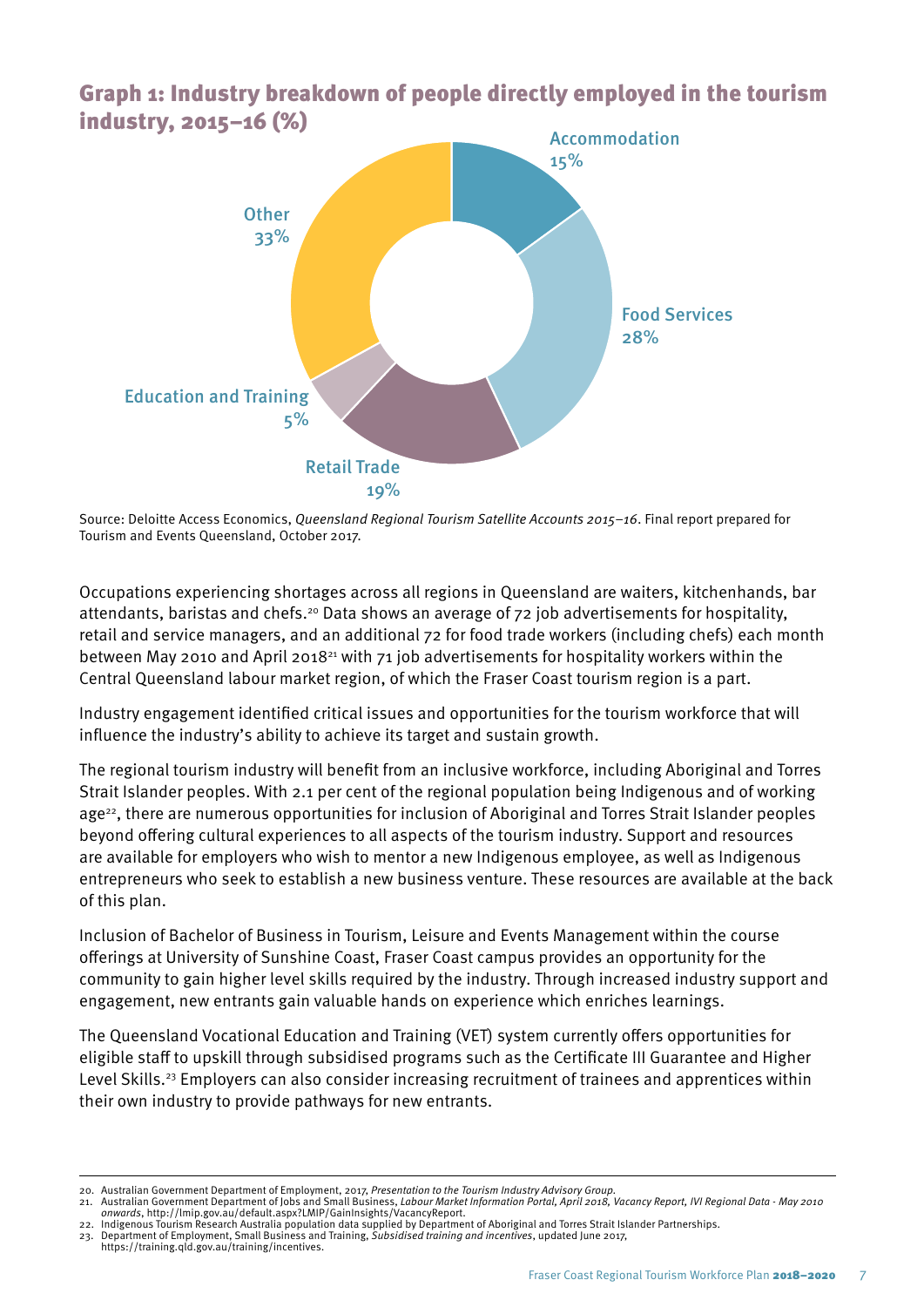Support is available for both apprentices and employers through the Queensland Government's Apprenticeships Info<sup>24</sup> and also their Australian Apprenticeship Support Network providers.<sup>25</sup> Both services provide assistance with issues that may arise for the duration of an apprenticeship or traineeship, and offer flexible support options.

Other options such as school-based apprenticeships could also be explored by employers unable to provide full-time employment while also providing a pathway for young entrants and increasing the local labour pool.

The Gateway to Industry Schools (Food, Wine and Tourism) program<sup>26</sup> provides opportunities for industry and the education sector to work together to deliver outcomes for students, local communities and businesses. Students that participate in the program are exposed to a range of learning experiences that will assist them in their career choices and pathways to employment.

Turnover in the tourism industry has been identified as a concern, which is costly for employers.<sup>27</sup> During consultation, stakeholders informed Jobs Queensland that staff retention issues were attributed to small labour pools, unsociable hours, low wages, seasonality and a casualised workforce. Industry can benefit from reviewing their own recruitment, retention, succession planning and training strategies to boost productivity and improve the attractiveness of the industry to meet the future demand for skilled labour.

## Regional tourism businesses

Latest available data shows there were more than 860 tourism-related businesses in the Fraser Coast tourism region as shown in Table 1 below. Approximately 62 per cent of these businesses are employers, which is higher compared with Queensland overall. Key tourism enterprises include Kingfisher Bay Resort, Fraser Island Retreat, Fraser Explorer Tours, Wetside Water Park, Maryborough City Whistle Stop Inc., Maryborough Colonial and Military Museum, and the Fraser Coast Discovery Sphere.

### Table 1: Fraser Coast region tourism businesses<sup>28</sup>

| <b>Tourism businesses</b> | <b>Number</b> | ℅    | Qld % |
|---------------------------|---------------|------|-------|
| Sole trader               | 331           | 38.1 | 43.6  |
| 1 to 4 employees          | 299           | 34.4 | 30.1  |
| 5 to 19 employees         | 200           | 23.0 | 20.7  |
| 20 or more employees      | 39            | 4.5  | 5.6   |

https://www.tra.gov.au/Research/View-all-publications/All-Publications/Economic-reports/tourism-business-in-australia-june-2011-to-june-2016.

<sup>24.</sup> Department of Employment, Small Business and Training, 2018, *Apprenticeships Info*, https://training.qld.gov.au/apprenticeshipsinfo.

<sup>25.</sup> Australian Government, Australian Apprenticeship Support networks, https://www.australianapprenticeships.gov.au/australian\_apprenticeship\_support\_network.

<sup>26.</sup> Gateway to Industry Schools (Food, Wine and Tourism) program, https://training.qld.gov.au/employers/gatewayschools/food-wine-tourism. 27. Davidson, M, Timo, N, Wang, Y, 2010, *How much does labour turnover cost? A case study of Australian four and five-star hotels*, International Journal of<br>Contemporary Hospitality Management.<br>28. Tourism Research Au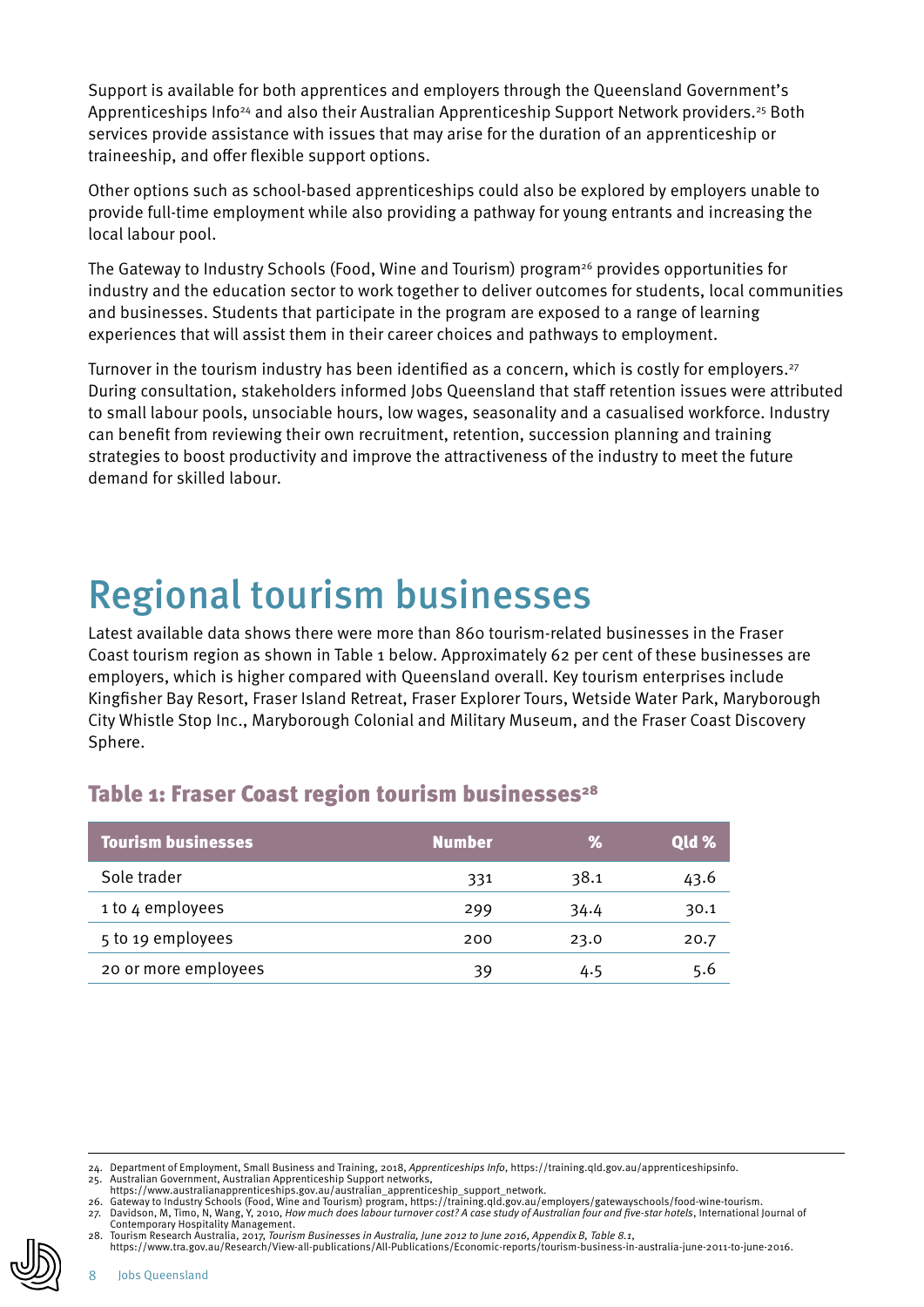# Regional training profile

There was a total of 845 people in tourism-related training in the Fraser Coast tourism region in 2016. The majority of enrolments (85 per cent) were in hospitality qualifications at Certificate I, II, III, IV and Diploma and Advanced Diploma levels. Certificate II in Hospitality had the highest overall number of enrolments with 258, followed by the Certificate III and I in Hospitality with 241 and 69 enrolments respectively. Other popular qualifications were the Certificate III in Commerical Cookery with 65 enrolments and Dipolma of Events with 42 enrolments.<sup>29</sup>

Table 2 below shows the main vocational education and training qualifications for the tourism industry. Retail qualifications are also important to the tourism sector, but have not been included due to their broader application.

## Table 2: Tourism industry qualifications

| <b>Industry qualification</b>                                                      |
|------------------------------------------------------------------------------------|
| Certificate I, II, III (including traineeships) and IV in Hospitality              |
| Diploma and Advanced Diploma of Hospitality Management                             |
| Certificate III in Hospitality (Restaurant Front of House) (including traineeship) |
| Certificate II in Kitchen Operations (including traineeship)                       |
| Certificate II, III and IV in Asian Cookery                                        |
| Certificate III and IV in Commercial Cookery (including apprenticeships)           |
| Certificate III (including apprenticeship) and IV in Catering Operations           |
| Certificate III and IV in Patisserie                                               |
| Certificate I in Tourism (Australian Indigenous Culture)                           |
| Certificate II and III in Tourism (including traineeships)                         |
| Certificate II, III and IV in Holiday Parks and Resorts                            |
| Diploma of Holiday Parks and Resorts                                               |
| Certificate III in Travel (including apprenticeship)                               |
| Certificate III and IV in Guiding                                                  |
| Certificate IV in Travel and Tourism                                               |
| Diploma and Advanced Diploma of Travel and Tourism Management                      |
| Certificate III in Events                                                          |
| Diploma and Advanced Diploma of Event Management                                   |
| Bachelor of Business in Tourism, Leisure & Events Management                       |
| A range of undergraduate and postgraduate university programs                      |

29. National Centre for Vocational Education Research, 2017, *National VET Provider Collection, total VET students and courses*, https://www.ncver.edu.au/data/collection/students-and-courses-collection/total-vet-students-and-courses.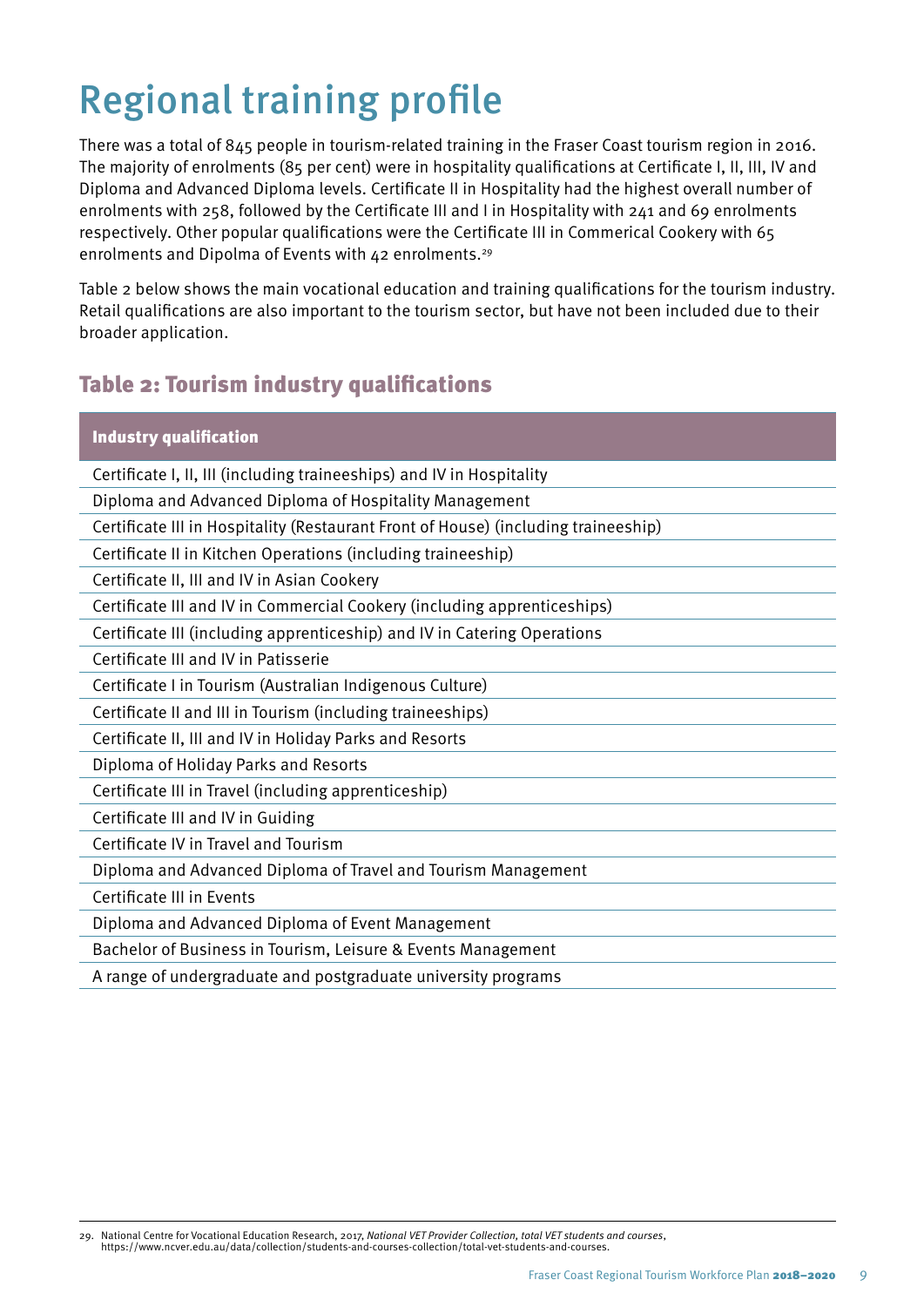Several non-accrediated training courses are offered by Fraser Coast Tourism & Events<sup>30</sup> to support local industry. More than 240 local participants have attended courses such as digital workshops, Event Bootcamp for aspiring events organisers, Welcome Program, trade training roadshow and Australian Tourism Exchange attendance.31

Tourism-related apprenticeships and traineeships in the Fraser Coast tourism region have increased between 2015 and 2017. School-based apprenticeships and traineeships (SATs) respectively comprised 10.1 per cent and 35.6 per cent of the region's tourism-related commencements in 2017. Commencements and completions over the past three years are shown in Table 3 below.

## Table 3: Fraser Coast LGA region apprenticeship and traineeship summary<sup>32</sup>

|                      | 2015 | 2016 | 2017 |
|----------------------|------|------|------|
| <b>Commencements</b> |      |      |      |
| Apprenticeships      | 228  | 227  | 267  |
| Traineeships         | 222  | 259  | 317  |
| <b>Completions</b>   |      |      |      |
| Apprenticeships      | 151  | 147  | 110  |
| Traineeships         | 307  | 174  | 156  |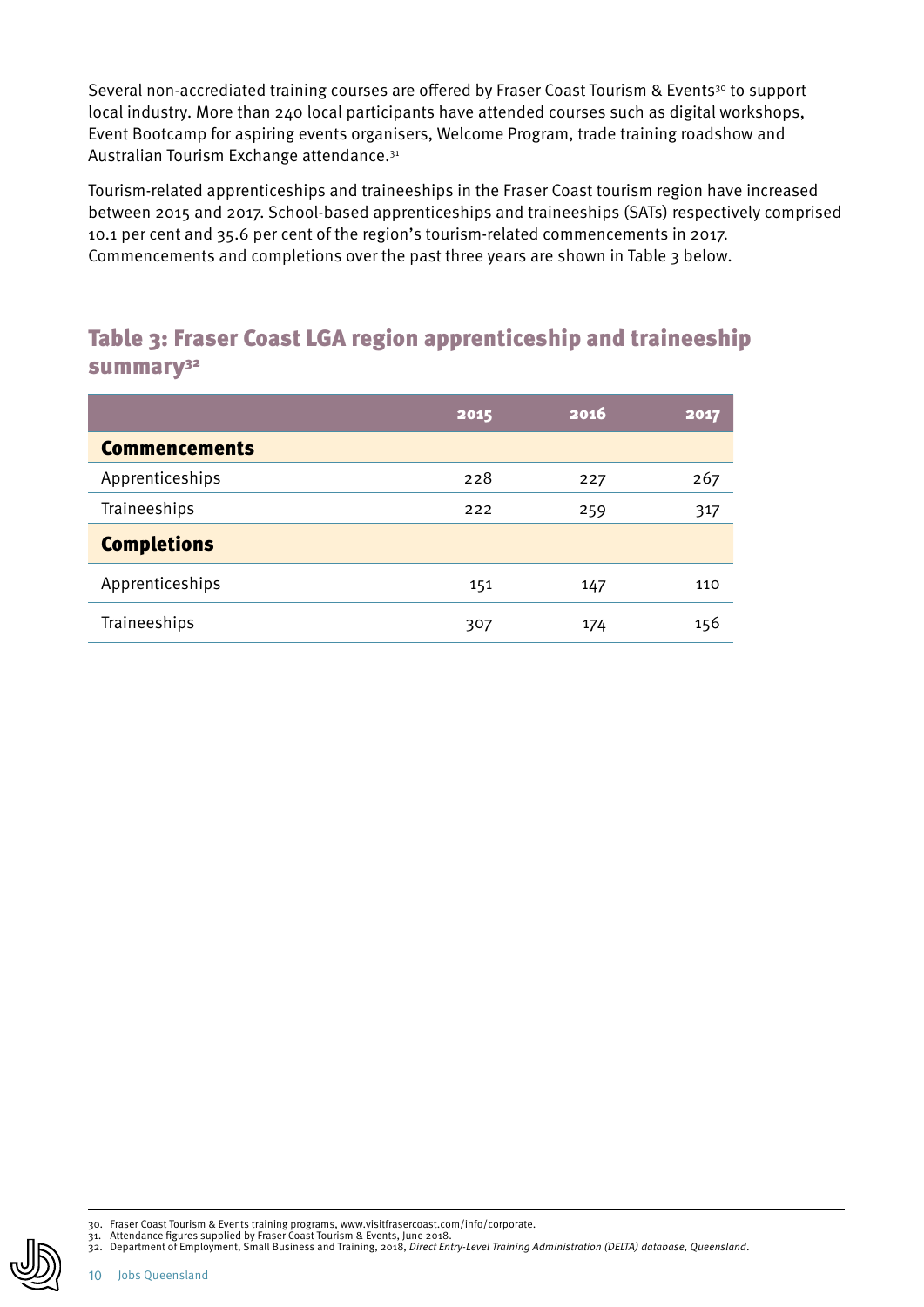Maryborough City Hall. Photographer: Sofia Sutcliffe. Photo courtesy of Fraser Coast Tourism & Events.

 $\sqrt{1}$ 

Fraser Coast Regional Tourism Workforce Plan 2018–2020 11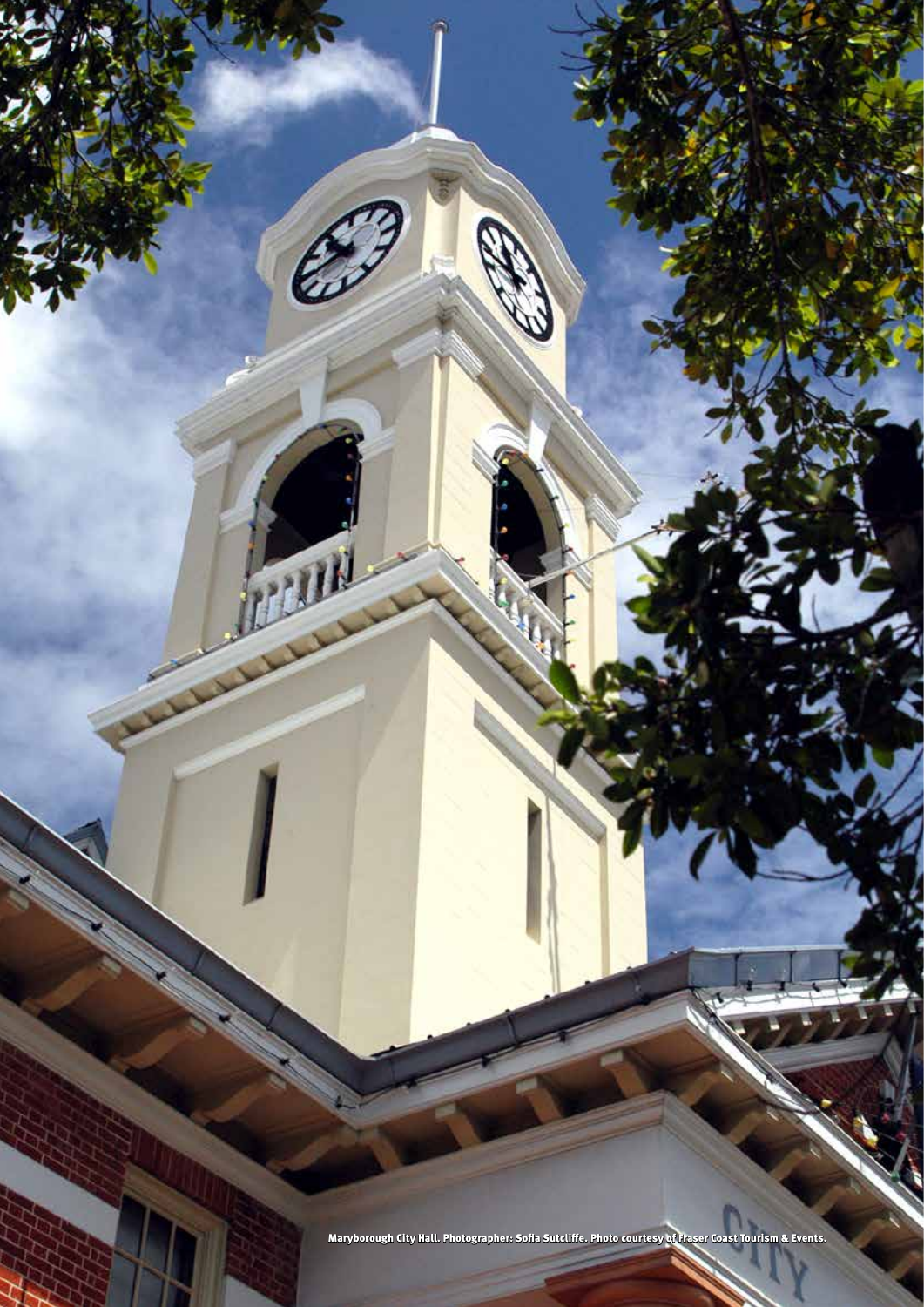

## Looking ahead

#### Great Sandy Strait at sunset. Photographer: Mark Seabury. Photo courtesy of Fraser Coast Tourism & Events.

### Investment in tourism products and experiences

A number of private and public sector tourism development and infrastructure projects have been identified as significant catalysts for tourism industry growth. If progressed, they are expected to generate jobs and new skill requirements. These include:

- HMAS Tobruk, a decommissioned naval vessel sunk within relatively shallow water access and proximity to the mainland and islands provides opportunity to expand the region's dive offerings
- Urangan Harbour \$636 million development to create a visitor destination and offer commercial and residential opportunities
- Fraser Coast Sports Precinct \$54 million development project is a multi-sport and event complex to enable the region to attract national, state, regional and local events
- Motorsports complex
- Upgrades to the Bruce Highway will improve the drive tourism experience
- Hervey Bay and Maryborough Central Business Districts Urban Renewal Master Plans
- A Knowledge Precinct development project is planned that would boost the region's education capacity and provide integrated training opportunities.

Other proposed developments include a Fraser Island Boutique Eco-lodge; a range of Indigenous tourism experiences on Fraser Island to capitalise on the island's rich Aboriginal cultural heritage and the established eco-tourism market; and a multi-purpose convention and entertainment centre.

The Queensland Superyacht Strategy<sup>33</sup> aims to position Queensland as a superyacht hub in the Asia Pacific through a variety of initiatives, including investigating additional mooring options within the Wide Bay region.

Australia's Indigenous heritage presents the unique opportunity for authentic cultural experiences that create a distinctive point of difference to complement the Fraser Coast tourism region's landscape and natural features. The Queensland Ecotourism Plan 2016–202034 sets out the Queensland Government's vision for the tourism industry, Traditional Owners, conservation, research and community to partner together to create visitor experiences unique to Queensland and to inspire learning, conservation and memories.

<sup>33.</sup> The Queensland Superyacht Strategy 2018–23, May 2018, https://www.statedevelopment.qld.gov.au/resources/defence-industries/queensland-superyacht-strategy.pdf.

<sup>34.</sup> The Queensland Ecotourism Plan 2016–2020, September 2016, https://www.npsr.qld.gov.au/tourism/pdf/final-qld-ecotourism-plan.pdf.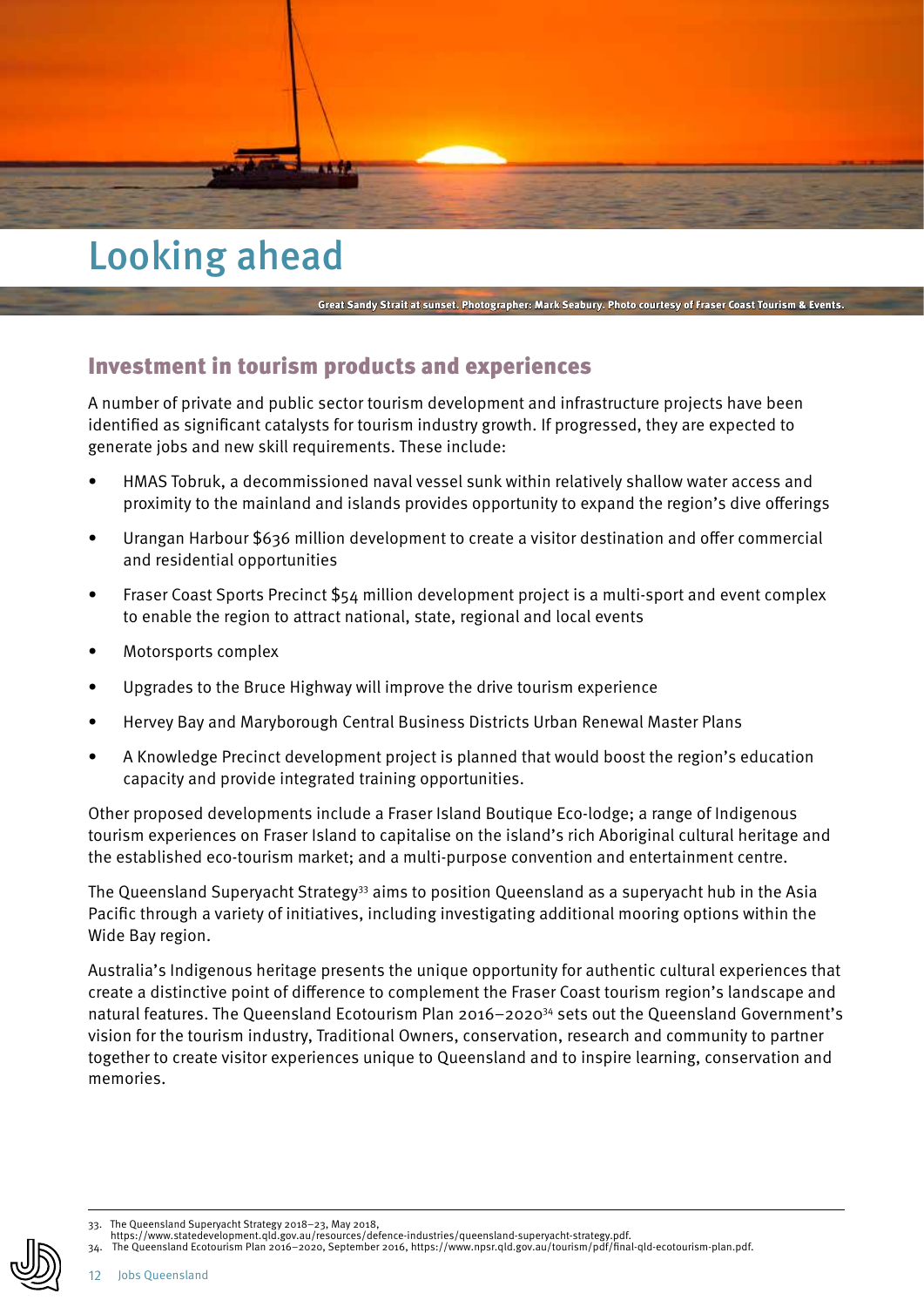## Workforce priorities and action plan

The priorities and actions in this plan reflect all four of the themes from the State Plan – careers, local workforce, skills and collaboration – that were identified during consultations with Fraser Coast's tourism stakeholders.

## Careers – Build the industry's profile and attractiveness

The Fraser Coast Destination Tourism Plan35 Strategic Objective 3 is: Fraser Coast will be regarded as a high quality visitor destination recognised via appropriate industry and 'best in category' awards.

Fraser Coast regional tourism consultation outlined the need to increase promotion of the local nomination process, via the Fraser Coast Business and Tourism Awards, to support identification of suitable local employers. Promotion and advocacy of local tourism employers who display best practice and support their employees through training, work/life balance and flexibility through an 'Employer of Choice' process has been highlighted as a priority for the region to assist in raising the industry's profile within the community.

Increasing awareness of the tourism industry employment pathways and traineeship opportunities through existing partnerships with local schools and employers is a priority for the region. There is a need to identify and promote exceptional local apprentices and trainees, such as regional nominations for the Queensland Training Awards.

Increased awareness of career pathways in tourism including corporate support roles, such as finance, marketing, human resources and business management, to attract people to the industry locally may overcome perceptions that the service industry only offers transitional jobs and not a career.

Tourism offers self-employment and entrepreneurial opportunities locally. The Advancing Regional Innovation Program<sup>36</sup> has identified Wide Bay, which includes the Fraser Coast Local Government Area, as an innovative region. With dedicated funding available through grant application, it offers a tailored program of activities that responds to the local needs and aims to foster innovation.

## Local workforce – Build a sustainable labour pool

Awareness amongst school students and existing workers of the pathways, skills and opportunities the industry offers is mixed. Raising the industry's profile is essential to inspire, create demand and increase competitiveness as a valued employment and career option. With several high schools, a TAFE college and the University of Sunshine Coast campus, the region has the capacity to forge effective partnerships between education providers and industry, and increase awareness of the training and career opportunities in tourism.

Through promotion of work experience and internships, employers can mentor and support the training of new entrants, increasing work readiness and strengthening of their own industry. Schools, TAFE and the University need to collaborate together and engage with industry year round in order to reduce the 'block release' work experience processs that currently occurs.

Fraser Coast Destination Tourism Plan, March 2017.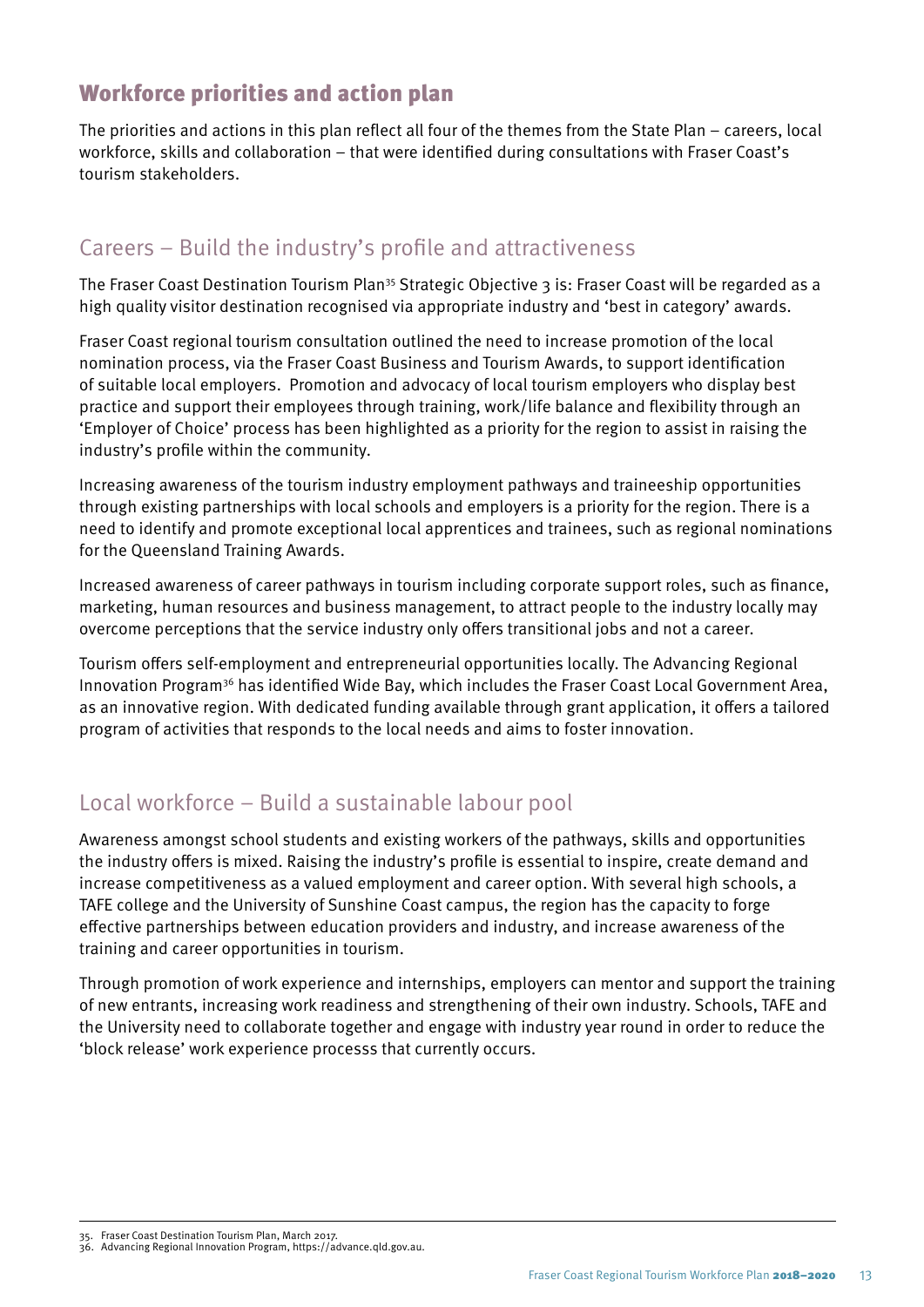The Fraser Coast tourism region highlighted the need for investigation and development of opportunities for underutilised groups, particularly for tour guide training, to participate in upskilling and training within the region. Programs such as Skilling Queenslanders for Work37 deliver training to improve skills and employment opportunities for Queenslanders aged 15 years or older, no longer at school and needing assistance to secure employment. Participants are provided with supported training opportunities via community- based projects, run locally by funded organisations.

Industry suggested an increase in face-to-face training options to increase mentoring opportunities and support for the transition and upskilling of new entrants, rather than the online delivery models favoured by training providers. Hosting of career expos or 'come and try' days provide an opportunity to build awareness of the industry and career options within the community.

As an industry dominated by businesses that are either owner-operated or with a small number of staff, the take-up of training and development support can be a challenge. During consultation, industry was generally unaware of the variety of support programs available, while training providers suggested that industry does not engage with offerings that are available. Business support programs may experience an increase in participation rates through marketing strategies across a variety of mediums.

## Skills – Build the industry's capacity to grow and flourish

Fraser Coast Tourism & Events volunteers<sup>38</sup> play an integral part of the delivery of first class events across the region. Participants have the opportunity to gain valuable skills within the industry and support the cultural, social and economic development of the region.

Organisations such as the Maryborough City Whistle Stop Inc. rely on volunteers to remain operational and to provide a visitor experience. Volunteers undertake a progressive path from early entrant 'helper' through to qualified positions such as 'driver', and preservation and restoration of the B15 Locomotive. Skills obtained through volunteering are transferable to the work environment and increase employability of participants.

Positive positioning of the local industry through advertising best practice and sharing regional 'tourism stories' of businesses and employees to highlight the benefits of working, while networking across the breadth of the industry provides opportunity for employers to share experiences, mentor and support one another locally.

Employers expressed a reluctance to train new entrants due to the transient nature of the workforce, and attempt to recruit for the skills needed or have a deeply embedded reliance on 'learning by doing'. The business owner/manager and staff need to possess or develop a wide range of skills to deliver innovative and customised services for diverse markets, subsequently creating a skills gap that often goes unfilled.

Keeping abreast of changes in digital technology and understanding its application within the business is a challenge for small business owners. Businesses have limited time to navigate and access the range of programs and support available. Advice and upskilling is required that minimises time away from the business and clearly demonstrates tangible business benefits.

Improvements to the existing promotional method of informing industry about funding for tourismrelated qualifications and subsidies, available for both employers and employees to access, may improve the consistency and quality of the labour pool.

Business owners/managers are often seeking affordable and accessible training that provides existing staff with the skills to address specific gaps, rather than full qualifications. Provision of skill set

<sup>37.</sup> Skilling Queenslanders for Work Programs, https://training.qld.gov.au/employers/funding/sqw.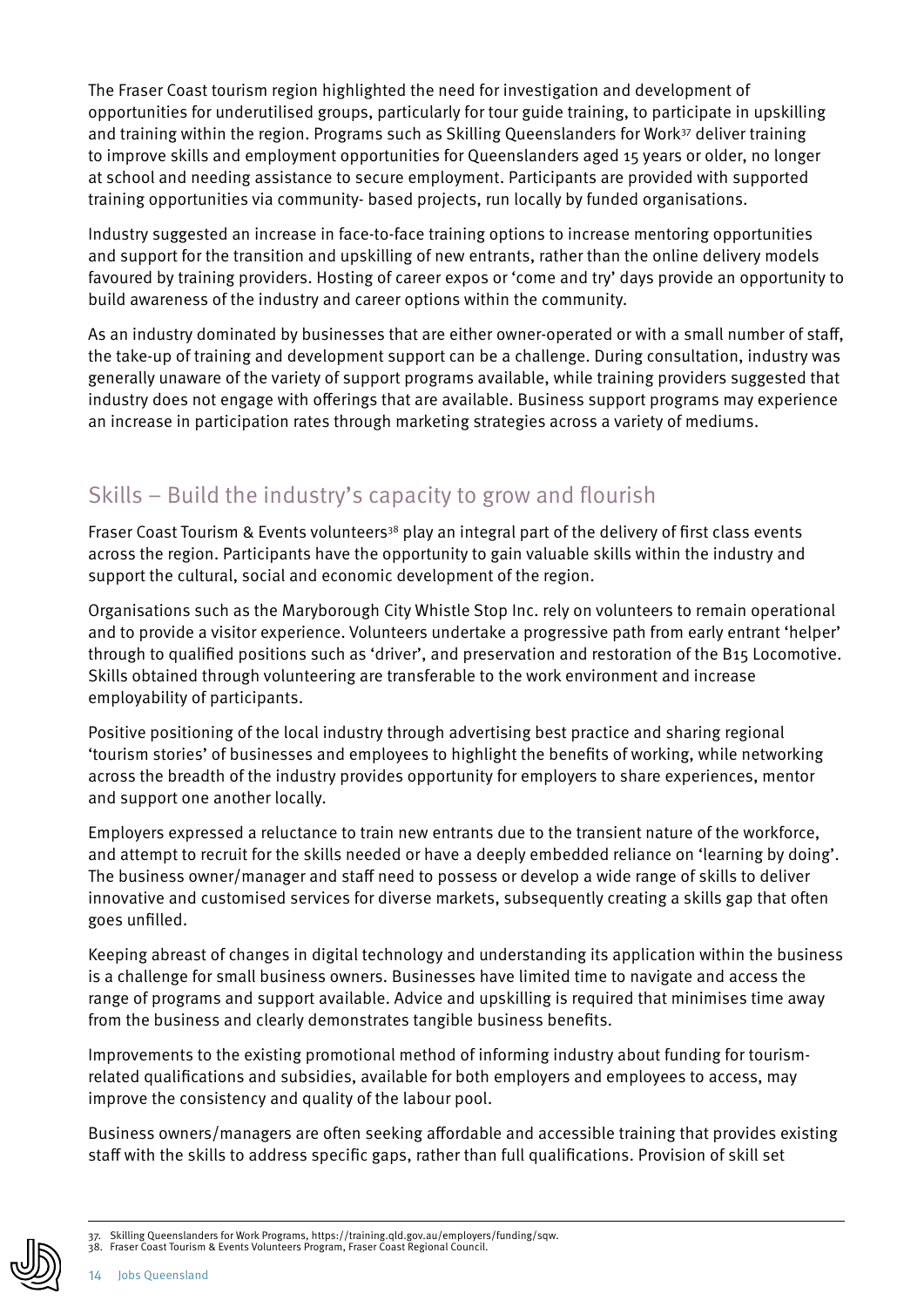training that caters to the needs of the business has the greatest traction amongst the small to medium enterprises. In an industry dependent on skilled casual labour, the cost and delivery of locally-based training needs to be attractive for casual workers seeking to upskill.

## Collaboration – Build the industry's capacity to address local issues and develop innovative solutions

Stakeholders identified the need for a local 'skills exchange' database of job seeker vacancies in the tourism industry for the region. This database would enable job seekers to showcase their skills and the type of work they were looking for, and enable employers to promote job opportunities as well as share information about their workforce needs. The seasonal nature of the workforce demand and supply in the tourism industry in the region would also be addressed by early promotion of workforce needs for upcoming events.

Collaboration between industry, government and the education sector is central to helping tourism to grow in the region. Stakeholders identified the need for a single digital information point that combines State and Commonwealth Government information about the workforce that can be used by industry, schools and universities to build business capabilities. Local industry felt a regional information sharing mechanism would help with the region's understanding of available funding channels to bring together existing regional council and tourism industry networks, and pool the vast range of information and resources available. Business operators need access to timely practical information such as employment and training, apprenticeships and traineeships, recruitment, business planning, management and marketing, digital technology and management, and application of tourism data and trends.

Increasing the participation of Aboriginal and Torres Strait Islander peoples in the region's tourism industry is key. There is strong recognition of the opportunities that employment in the tourism industry and the development of tourism businesses offer to improve the economic independence for Aboriginal and Torres Strait Islander peoples. Access to culturally relevant and appropriate training and mentoring that acknowledged and minimised barriers to participation is considered important and should be encouraged.



Photo courtesy of Fraser Coast Tourism & Events.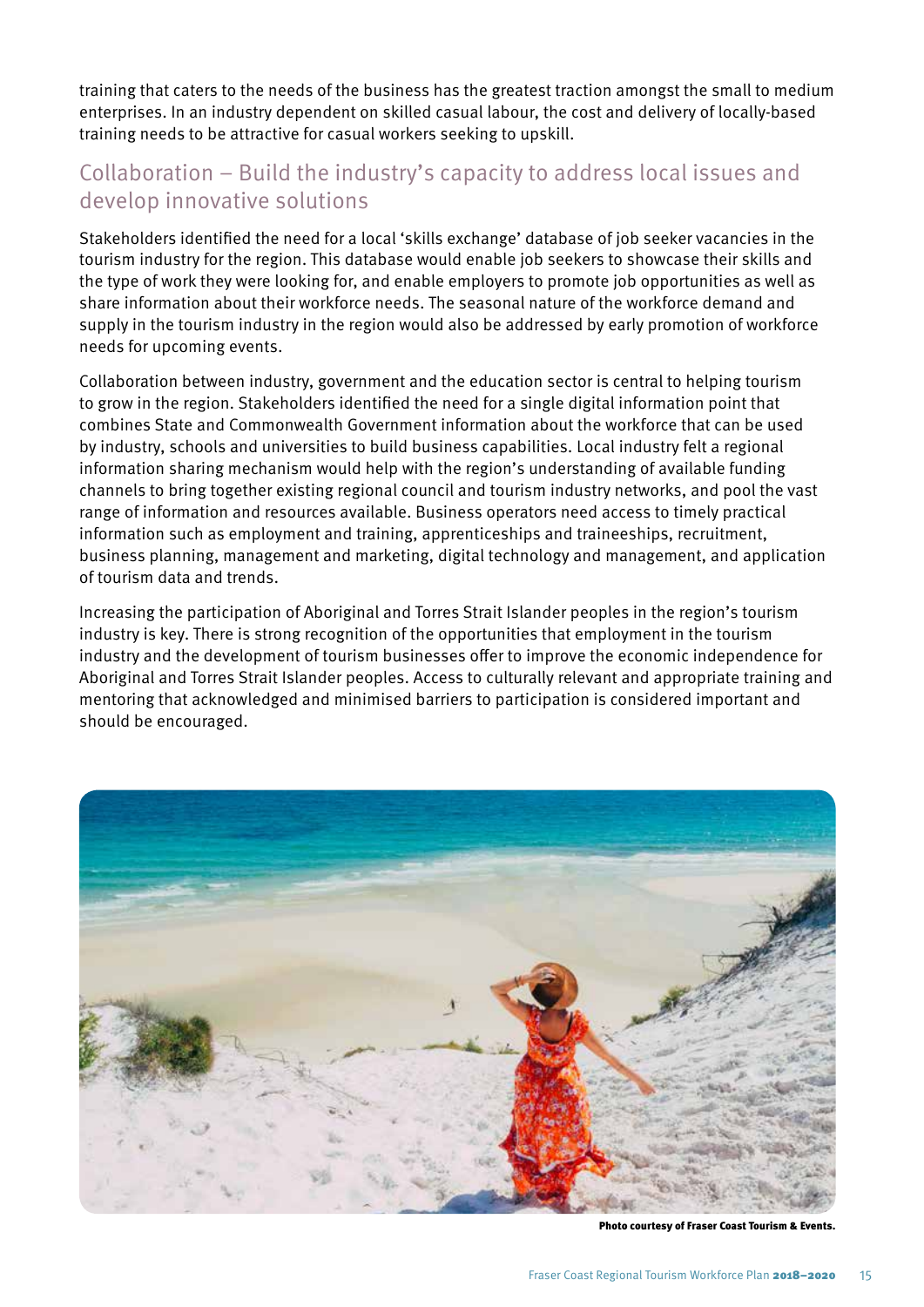# A shared sense of purpose action plan





**PRIORITY**<br>Careers **Careers** Build the industry's profile and attractiveness

RECOMMENDATION: Recognise employers who value and support their employees through an 'Employer of Choice' category at the Queensland Tourism Awards, and apprentices and trainees through an awards process.

| Local actions                                                                                                          | <b>Existing resources include:</b>                                                               |
|------------------------------------------------------------------------------------------------------------------------|--------------------------------------------------------------------------------------------------|
| 1. Increase promotion of the Fraser Coast Business and<br>Tourism Awards to identify suitable 'Employers of Choice'.   | <b>Fraser Coast Tourism &amp; Events.</b><br><b>Fraser Coast Business and</b><br>Tourism Awards. |
| 2. Support local businesses nominating for the Queensland<br>Tourism Awards.                                           | <b>Fraser Coast Tourism &amp; Events.</b><br><b>Queensland Tourism Awards.</b>                   |
| 3. Identify and promote exceptional local apprentices and<br>trainees and nominate for the Queensland Training Awards. | <b>Queensland Training Awards.</b>                                                               |

RECOMMENDATION: Make careers in tourism attractive as 'careers of choice' for job seekers

| Local actions                                                                                                                                                                       | <b>Existing resources include:</b>                                                                                              |
|-------------------------------------------------------------------------------------------------------------------------------------------------------------------------------------|---------------------------------------------------------------------------------------------------------------------------------|
| 4. Promote the range and depth of career opportunities in the<br>industry including corporate support roles such as finance,<br>marketing, human resources and business management. | <b>Young Tourism Leaders.</b><br><b>QTIC Tourism and Hospitality</b><br>Career Guide.<br>Discover Your Career.<br>DestinationQ. |

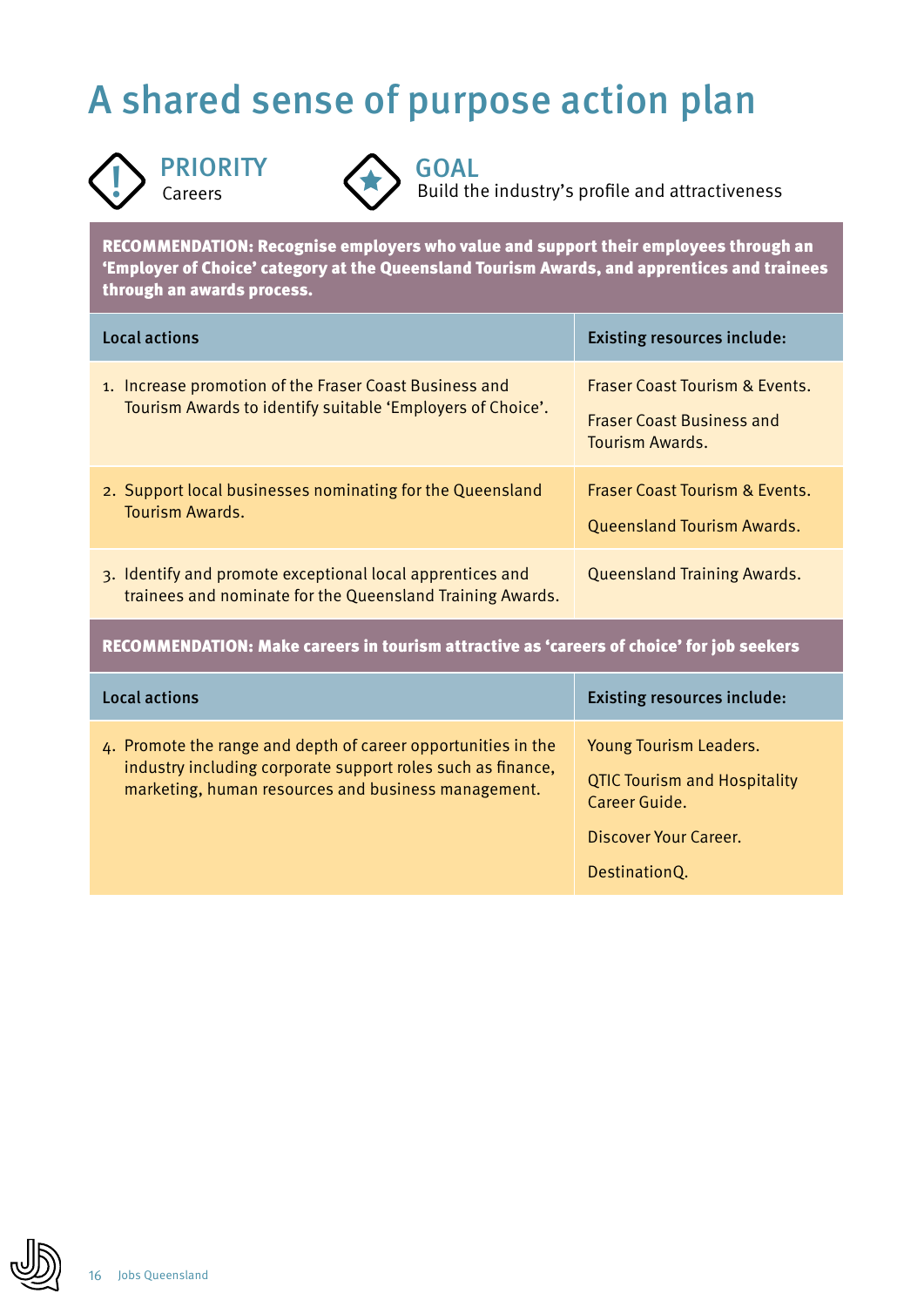



RECOMMENDATION: Strengthen partnerships between schools tertiary education, local tourism employers, and local government to identify the skills pathways and provide local work experience opportunities for students.

| Local actions                                                                                                                                           | <b>Existing resources include:</b>                                                                                                                                                                       |
|---------------------------------------------------------------------------------------------------------------------------------------------------------|----------------------------------------------------------------------------------------------------------------------------------------------------------------------------------------------------------|
| 5. Promote the benefits of work experience and internships<br>to employers through increased collaboration between<br>industry and education providers. | <b>Existing work experience</b><br>processes.<br><b>Fraser Coast Education Alliance.</b><br><b>Young Tourism Leaders.</b><br><b>Gateway to Industry School</b><br>program for Food, Wine and<br>Tourism. |

RECOMMENDATION: Increase opportunities between local employers, VET and higher education providers to provide opportunities for people from local Indigenous and migrant communities, women returning to work and workers transitioning from other industries to explore what the tourism industry offers.

#### Future opportunity

- 6. Investigate and develop Indigenous tourism opportunities and support minority groups to participate in upskilling and training within the region.
- 7. Increase mentoring opportunities through face-to-face training options rather than online delivery models.

| Local actions                                                                                                                                                                              | <b>Existing resources include:</b>                                                                                                                                      |
|--------------------------------------------------------------------------------------------------------------------------------------------------------------------------------------------|-------------------------------------------------------------------------------------------------------------------------------------------------------------------------|
| 8. Continue to host 'come and try' days or career expos. Add a<br>focus on regional tourism opportunities for the community                                                                | Department of Education.<br><b>Fraser Coast Education Alliance.</b>                                                                                                     |
| Local actions                                                                                                                                                                              | <b>Existing resources include:</b>                                                                                                                                      |
| 9. Increase awareness of existing business support programs<br>available within the region and encourage business<br>participation through marketing strategies across various<br>mediums. | Back to Work.<br>Office of Small Business'<br>business support portal.<br><b>Business Queensland Business</b><br>Advisers.<br><b>Fraser Coast Tourism &amp; Events.</b> |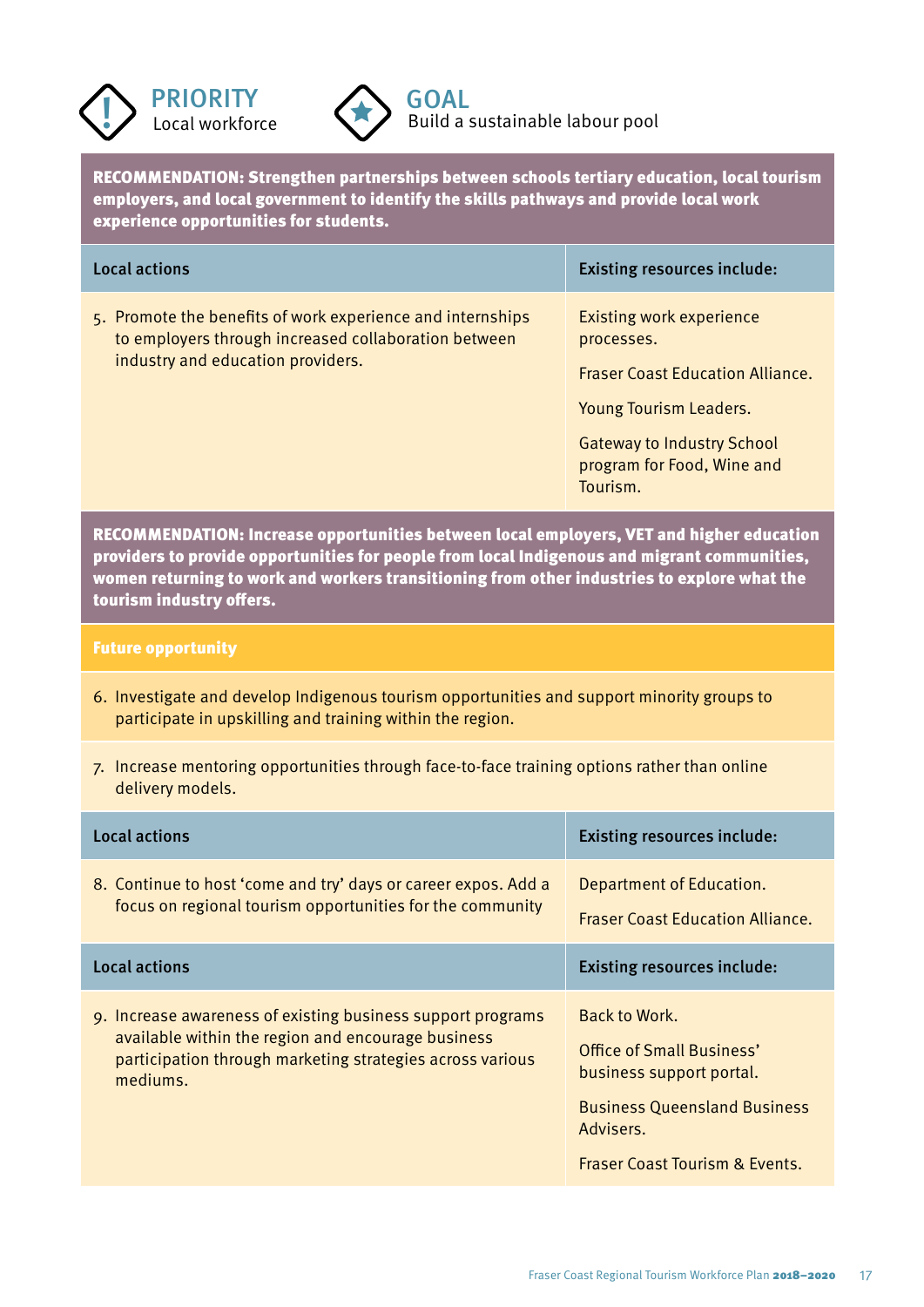



**PRIORITY Solution** Skills Skills **Solution** Build the industry's capacity to grow and flourish

RECOMMENDATION: Develop and support a network of local 'tourism champions' drawn from existing networks and industry who will promote the industry regionally and support regional businesses to adopt and implement their chosen workforce development strategies.

| <b>Local actions</b> |                                                                                                                                                                       | <b>Existing resources include:</b>                                                               |
|----------------------|-----------------------------------------------------------------------------------------------------------------------------------------------------------------------|--------------------------------------------------------------------------------------------------|
|                      | 10. Promote the benefits of volunteering as a hands-on<br>opportunity to gain valuable employability skills within<br>the industry while providing community benefit. | Wide Bay Volunteers.<br><b>Fraser Coast Tourism &amp; Events</b><br>volunteer training programs. |
| 11.                  | Promote regional tourism stories to increase positive<br>image of the industry.                                                                                       | <b>Fraser Coast Regional Council.</b><br><b>Fraser Coast Tourism &amp; Events.</b><br>QTIC.      |

### Future opportunity

12. Creation of a regional tourism network reflective of various areas of the Fraser Coast tourism workforce, to share experiences, information, best practice and support one another.

RECOMMENDATION: Funding for skills development for the tourism industry remains a priority in the VET Investment Plan.

|     | Local actions                                                                                                   | <b>Existing resources include:</b>                                                                                                                                                                                        |
|-----|-----------------------------------------------------------------------------------------------------------------|---------------------------------------------------------------------------------------------------------------------------------------------------------------------------------------------------------------------------|
| 13. | Inform employers of subsidised funding for tourism-<br>related qualifications.                                  | DESBT.<br><b>Registered Training</b><br>Organisations.                                                                                                                                                                    |
| 14. | Improve the consistency and quality of customer service<br>in the Fraser Coast tourism region through training. | <b>Fraser Coast Tourism &amp; Events</b><br>'Welcome Program'.<br>Certificate III in Tourism.<br><b>Certificate IV in Small Business</b><br>Management.<br>Certificate II in Hospitality.<br>Be My Guest online training. |

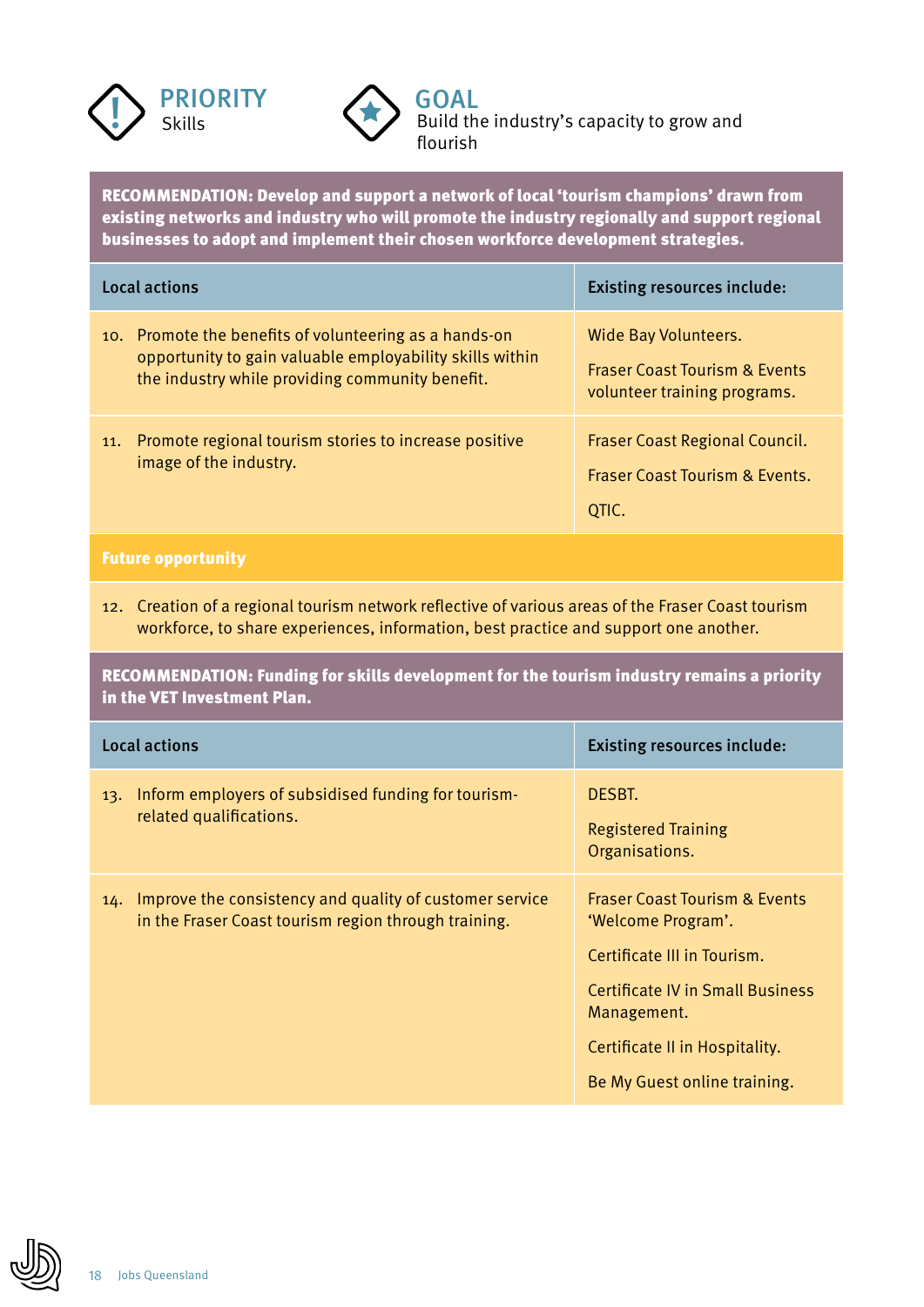| RECOMMENDATION: Promote the opportunity to develop skills in entrepreneurship and digital<br>tourism already available in the training package.        |                                                                                                                                                                                                                                                              |  |
|--------------------------------------------------------------------------------------------------------------------------------------------------------|--------------------------------------------------------------------------------------------------------------------------------------------------------------------------------------------------------------------------------------------------------------|--|
| <b>Local actions</b>                                                                                                                                   | <b>Existing resources include:</b>                                                                                                                                                                                                                           |  |
| Promote convenient and affordable upskilling<br>15.<br>opportunities for local tourism businesses to develop<br>social media and marketing strategies. | Certificate IV in Small Business.<br>Certificate II in Tourism.<br><b>Business Queensland business</b><br>tools.<br><b>DITID Grow your tourism</b><br>business.<br><b>Fraser Coast Tourism &amp; Events.</b><br><b>Registered Training</b><br>Organisations. |  |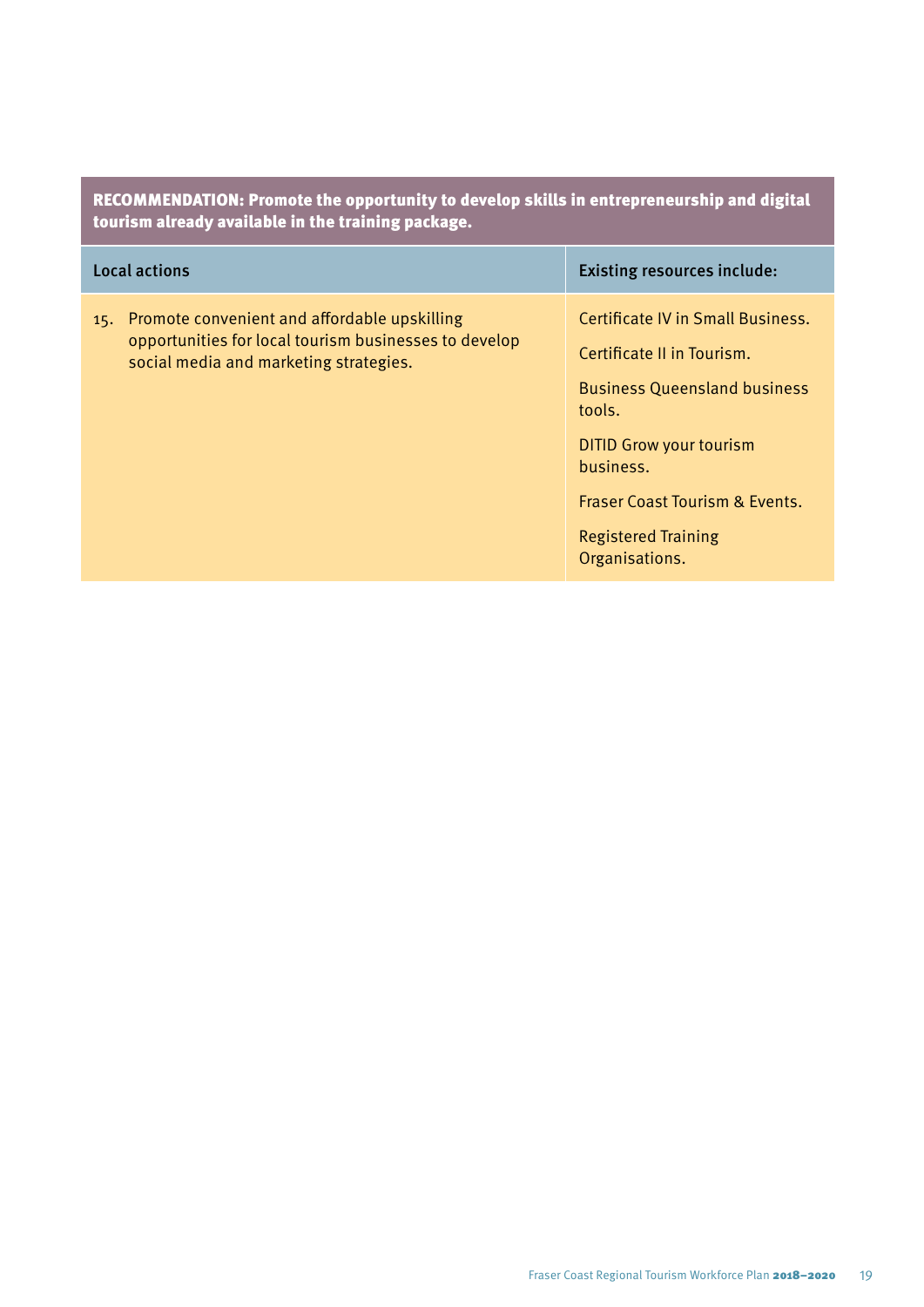



**PRIORITY**<br>  $\begin{array}{c}\n\bullet \\
\bullet \\
\bullet\n\end{array}$   $\begin{array}{c}\n\bullet \\
\bullet \\
\bullet \\
\bullet\n\end{array}$   $\begin{array}{c}\n\bullet \\
\bullet \\
\bullet \\
\bullet \\
\bullet\n\end{array}$  and  $\begin{array}{c}\n\bullet \\
\bullet \\
\bullet \\
\bullet \\
\bullet\n\end{array}$  and  $\begin{array}{c}\n\bullet \\
\bullet \\
\bullet \\
\bullet \\
\bullet\n\end{array}$  build the industry's capacity to address local issues and develop innovative solutions

RECOMMENDATION: Establish community-based tourism employment 'skills exchange' that enable local job seekers to register their details, skills and interests, and demonstrated ability to meet the standards required, giving employers the opportunity to screen and meet potential employees; and facilitate the sharing of staff between organisations.

#### Future opportunity

16. Pilot an online database that will:

- provide a list of vacancies in the tourism and hospitality industry for the Fraser Coast tourism region
- promote upcoming potential job opportunities (seasonal/event-based jobs)
- allow job seekers to list their skills and the type of work they are looking for.

RECOMMENDATION: Collaborate across government, industry bodies and local employers to develop and promote a 'hub' where businesses can easily access information on existing resources and targeted support which would enhance their ability to take-up existing opportunities to build business capabilities.

|     | Local actions                                                                                                                                        | <b>Existing resources include:</b>                                |
|-----|------------------------------------------------------------------------------------------------------------------------------------------------------|-------------------------------------------------------------------|
| 17. | Increase promotion of existing resources, including<br>employment and training, apprenticeships and<br>traineeships, to build business capabilities. | DestinationQ.<br><b>Business Queensland Business</b><br>Advisers. |

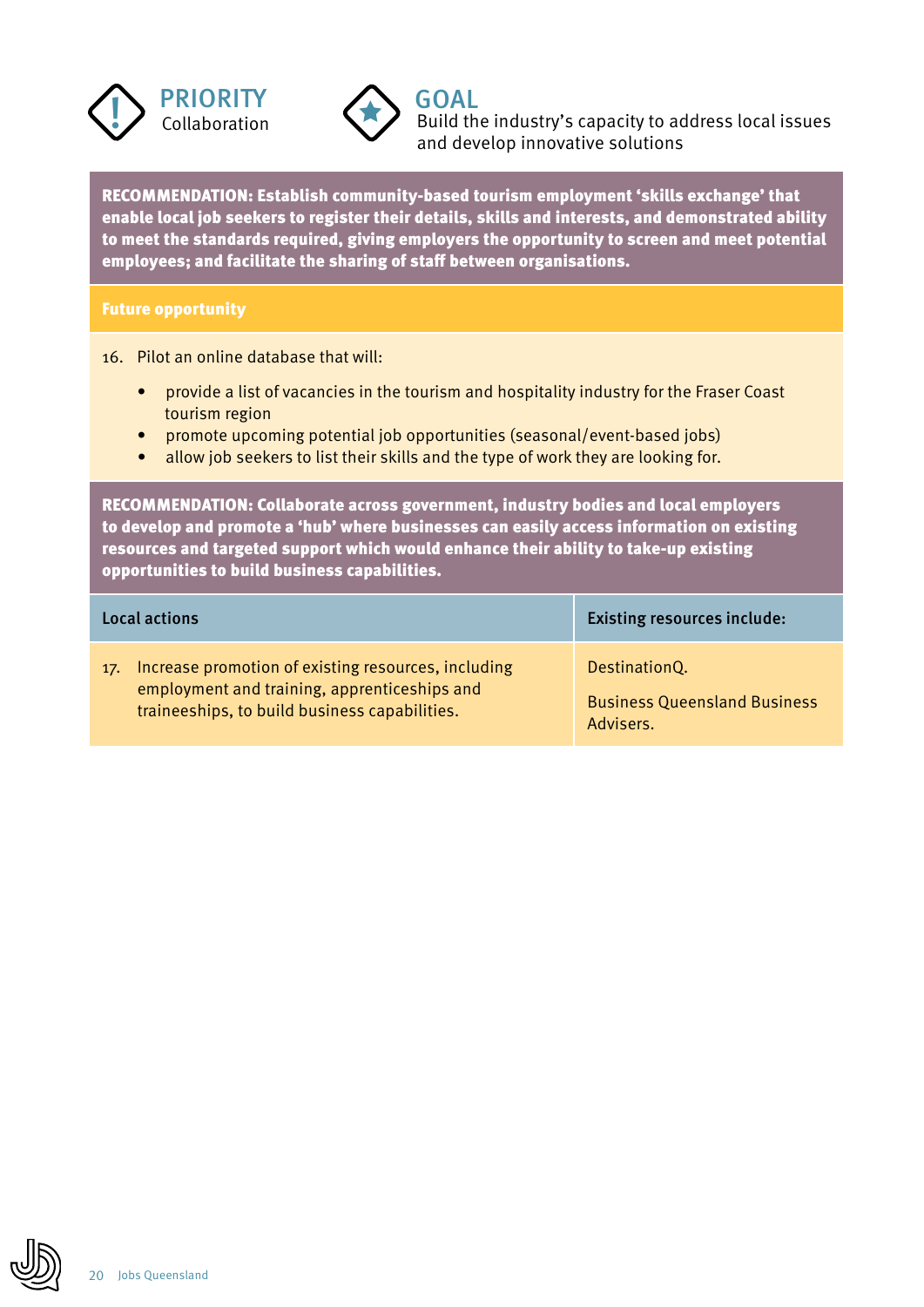RECOMMENDATION: Build connections between government, tourism operators, Indigenous communities and local education providers to identify, develop, mentor and promote Indigenous tourism businesses and business opportunities.

| Local actions                                                                                                                                     | <b>Existing resources include:</b>                                                                                                                                                                                                                                            |
|---------------------------------------------------------------------------------------------------------------------------------------------------|-------------------------------------------------------------------------------------------------------------------------------------------------------------------------------------------------------------------------------------------------------------------------------|
| 18. Promote the range of services available to support<br>Indigenous tourism businesses and identify and promote<br>Indigenous tourism champions. | Indigenous peer mentoring<br>programs and Indigenous<br>champions network (QTIC).<br><b>Business Queensland Business</b><br>Advisers.<br><b>DESBT Accelerate Indigenous</b><br><b>Small Business Grants.</b><br><b>Enterprise Development</b><br>programs provided by DATSIP. |
|                                                                                                                                                   |                                                                                                                                                                                                                                                                               |

#### Future opportunity

19. Grow Indigenous tourism within the region and promote participation in Indigenous culture programs.

## Glossary

- DATSIP Department of Aboriginal and Torres Strait Islander Partnerships
- DESBT Department of Employment, Small Business and Training
- DITID Department of Innovation, Tourism Industry Development and the Commonwealth Games
- LGA Local Government Area
- QTIC Queensland Tourism Industry Council
- SkillsIQ Tourism industry skill service organisation
- SATs School-based apprenticeships and traineeships
- VET Vocational Education and Training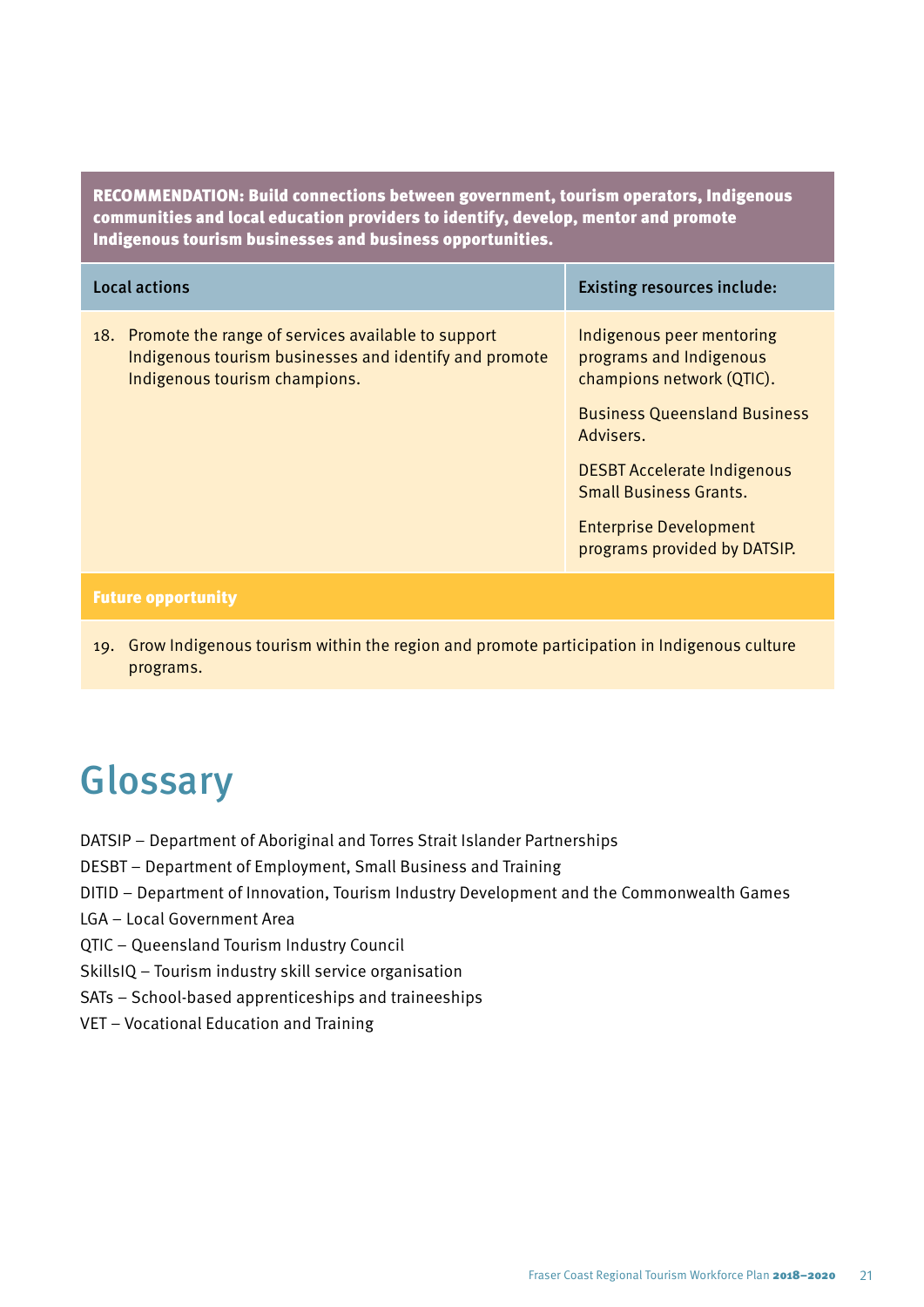## Queensland and Commonwealth resources available at June 2018

Careers in Tourism – Online resources for career entry

Discover Hospitality – http://discoveryourcareer.com.au/discover-hospitality/

Discover Tourism – http://discoveryourcareer.com.au/discover-tourism/

QTIC Tourism and Hospitality Career Guide – https://www.qtic.com.au/sites/default/files/qtic\_ tourism\_hospitality\_career\_guide\_2016\_low\_res.pdf

myfuture – https://myfuture.edu.au/

Foundation for Young Australians – https://www.fya.org.au/

### Digital Technologies – Online resources and access to digital technologies and services

Small Business Guide – https://www.staysmartonline.gov.au/get-involved/guides/ smallbusinessguide

Digital Scorecard – https://www.business.qld.gov.au/running-business/it/digital-scorecard

Online marketing – https://www.business.qld.gov.au/running-business/marketing-sales/ marketing-promotion/online-marketing

Doing Business Online – https://www.business.qld.gov.au/starting-business/internet-start-ups/ online-basics

Advance Queensland Community Digital Champions – https://advance.qld.gov.au/entrepreneursstartups/comm-digital-champ.aspx

Digital Marketing – https://cdn1-teq.queensland.com/ $\sim$ / media/7717acc41c054edaae353a413f3374ee.ashx?vs=1&d=20151210T185732

Digital Ready – https://teq.queensland.com/industry-resources/how-to-guides/going-digital

Tourism Tribe – https://www.tourismtribe.com/

Employment/training services – Resources and support for employers and job seekers

Jobactive – https://jobactive.gov.au/

Relocation Assistance – https://www.jobs.gov.au/relocation-assistance-take-job

myskills – https://www.myskills.gov.au/

Back to Work – https://backtowork.initiatives.qld.gov.au/for-employers/

Apprenticeships Info – https://training.qld.gov.au/apprenticeshipsinfo/

VET Investment Plan – https://training.qld.gov.au/site/docs-data/Documents/strategies/ vetinvest/annual-vet-investment-plan.pdf

Australian Apprenticeships Pathways – https://www.aapathways.com.au/

Discover Staff – http://discoveryourcareer.com.au/discover-staff/

QTIC Futures Program – https://www.qtic.com.au/qticfutures

Regional Jobs and Investment Packages (RJIP) – https://www.business.gov.au/assistance/regionaljobs-and-investment-packages

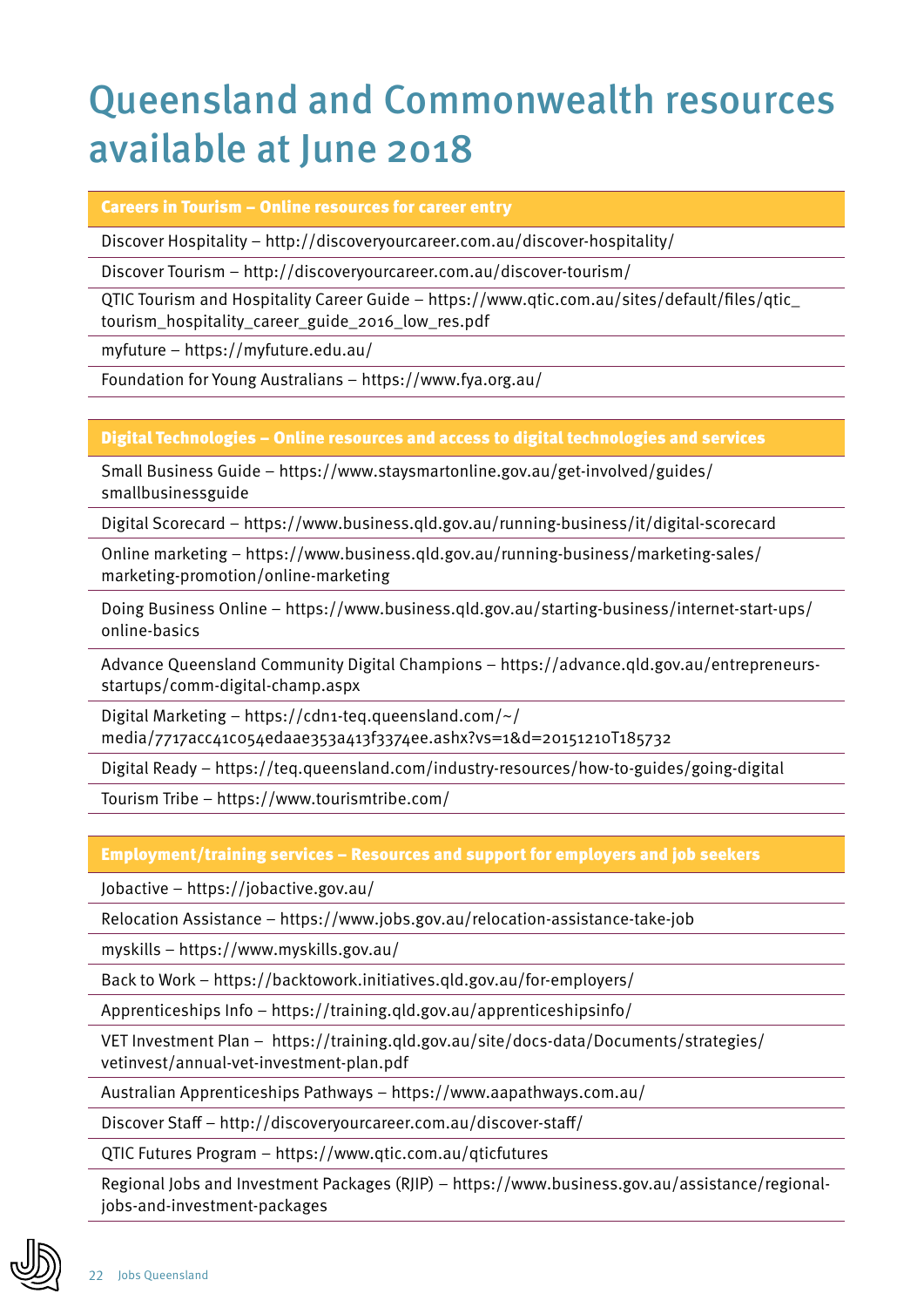Youth Employment Program (YEP) – https://www.datsip.qld.gov.au/programs-initiatives/youthemployment-program

Skilling Queenslanders for Work – https://training.qld.gov.au/employers/funding/sqw

### Funding/grants – Financial assistance, professional advice and support for small businesses

Small Business Digital Grants – https://www.business.qld.gov.au/starting-business/advicesupport/grants/digital-grants

Small Business Entrepreneur Grants – https://www.business.qld.gov.au/starting-business/advicesupport/grants/entrepreneur-grants

Advancing Regional Innovation Program – https://advance.qld.gov.au/entrepreneurs-startups/ advancing-regional-innovation.aspx

Community Sustainability Action Grants – https://www.qld.gov.au/environment/pollution/ funding/community-sustainability

Business Development Fund – https://advance.qld.gov.au/entrepreneurs-startups/businessdevelopment-fund.aspx

Ignite Ideas Fund – https://advance.qld.gov.au/entrepreneurs-startups/ignite-ideas-fund.aspx

Export Market Development Grants (EMDG) – https://www.austrade.gov.au/Australian/Export/ Export-Grants/About/what-is-emdg

Jobs and Regional Growth Fund – https://www.statedevelopment.qld.gov.au/industry/industrysupport/jobs-and-regional-growth-fund.html

Indigenous Business Support –

Resources and support for Aboriginal and Torres Strait Islander peoples

Business Ownership – http://www.iba.gov.au/business/

Accelerate Indigenous Small Business Grants – https://www.business.qld.gov.au/startingbusiness/advice-support/grants/indigenous-grants

Enterprise Development – https://www.datsip.qld.gov.au/programs-initiatives/enterprisedevelopment

Government Champions – https://www.datsip.qld.gov.au/programs-initiatives/governmentchampions

Tourism Indigenous Employment Champions Network – https://www.qtic.com.au/searchresults?search\_keys=indigenous+champions+network

Black Business Finder – www.bbf.org.au/

Contacts and resources for Aboriginal and Torres Strait Islander businesses – https://www. business.qld.gov.au/starting-business/advice-support/support/support-indigenous/indigenouscontacts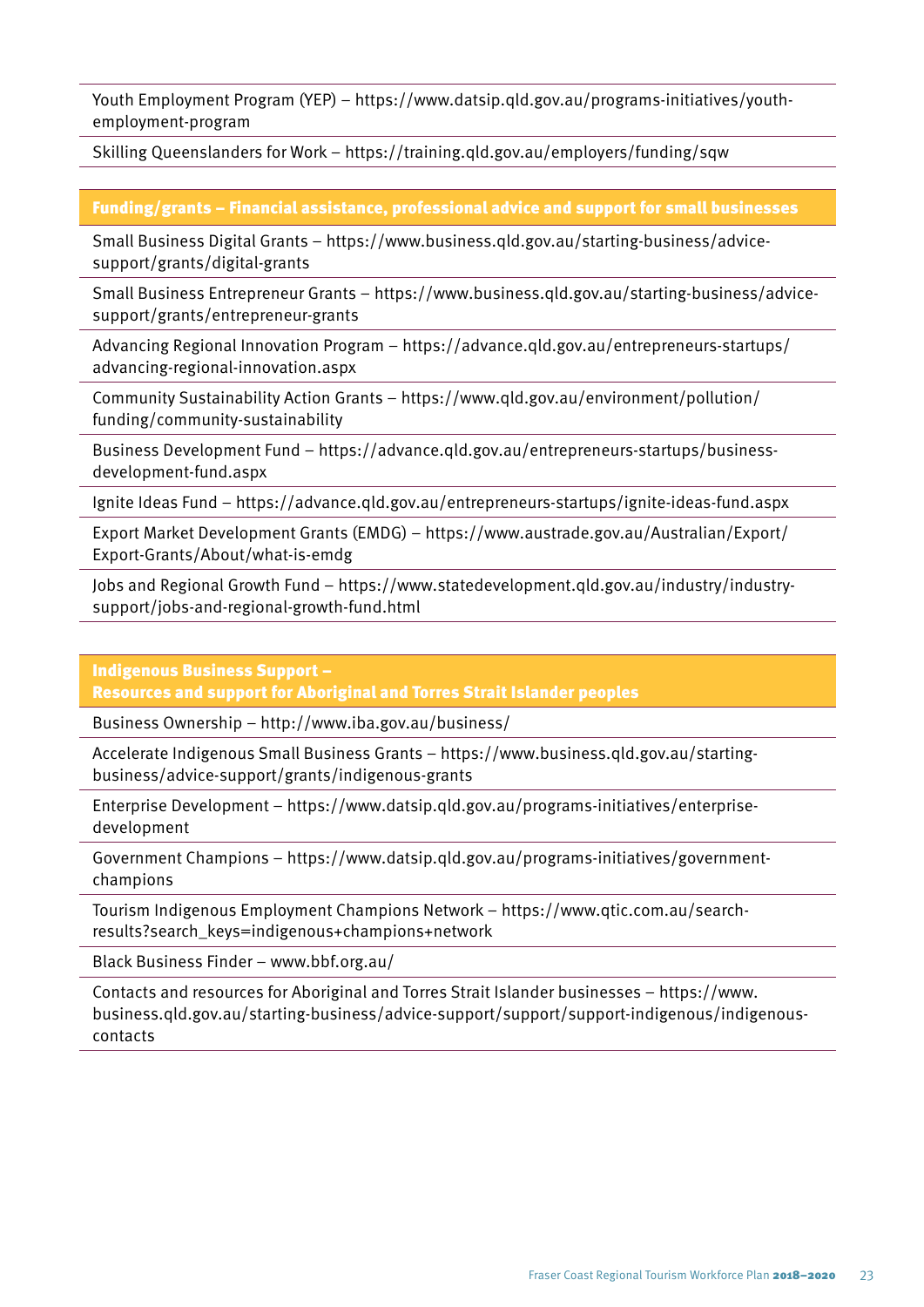Marketing/promoting your business – Everything to successfully market your business

Consider Your Idea – https://www.business.qld.gov.au/starting-business/planning/businesssuccess/idea

The Big Marketing Guide – https://teq.queensland.com/industry-resources/how-to-guides/bigmarketing-guide/section-5-digital-marketing

Queensland Destination Events Program – https://teq.queensland.com/events/events-support/ queensland-destination-events-program

Marketing Opportunities – http://marketingsales.queensland.com/

Free Images – https://visuals.queensland.com/

Mentoring/champions – Access to advice from tourism role models and experts

Mentoring for Growth – https://www.business.qld.gov.au/running-business/growing-business/ mentoring-growth

Working with business advisers – https://www.business.qld.gov.au/starting-business/planning/ advisers

Young Tourism Leaders – https://youngtourismleaders.qld.gov.au/

Small Business Solutions – https://business.tafeqld.edu.au/

QTIC Young Professionals Mentoring Program – https://www.qtic.com.au/mentoring

#### Partnerships – Resources to bring businesses, government and industry leaders together

Gateway to Industry Schools program – https://training.qld.gov.au/employers/gatewayschools

Advancing Regional Innovation Program – https://advance.qld.gov.au/entrepreneurs-startups/ advancing-regional-innovation.aspx

Advancing Regional Innovation (Entrepreneurs) – https://advance.qld.gov.au/entrepreneursstartups.aspx

Regional Business Angels Support Program – https://advance.qld.gov.au/entrepreneurs-startups/ regional-business-angels.aspx

Australian Chamber of Commerce and Industry (ACCI) – https://www.australianchamber.com.au/

DestinationQ – https://www.destq.com.au/about

Regional Tourism Organisations – https://teq.queensland.com/about-teq-new/contacts/rtos

### Tools/resources for business owners – Resources, tools and services for your business

Australian Business Licencing Information Service – https://ablis.business.gov.au/

Australian Competition & Consumer Commission (ACCC) – https://www.accc.gov.au/business

Information and Support – http://www.asbfeo.gov.au/information-support

Help for small business and family enterprises – https://www.ato.gov.au/Business/

Tourism Research Australia – https://www.austrade.gov.au/australian/tourism

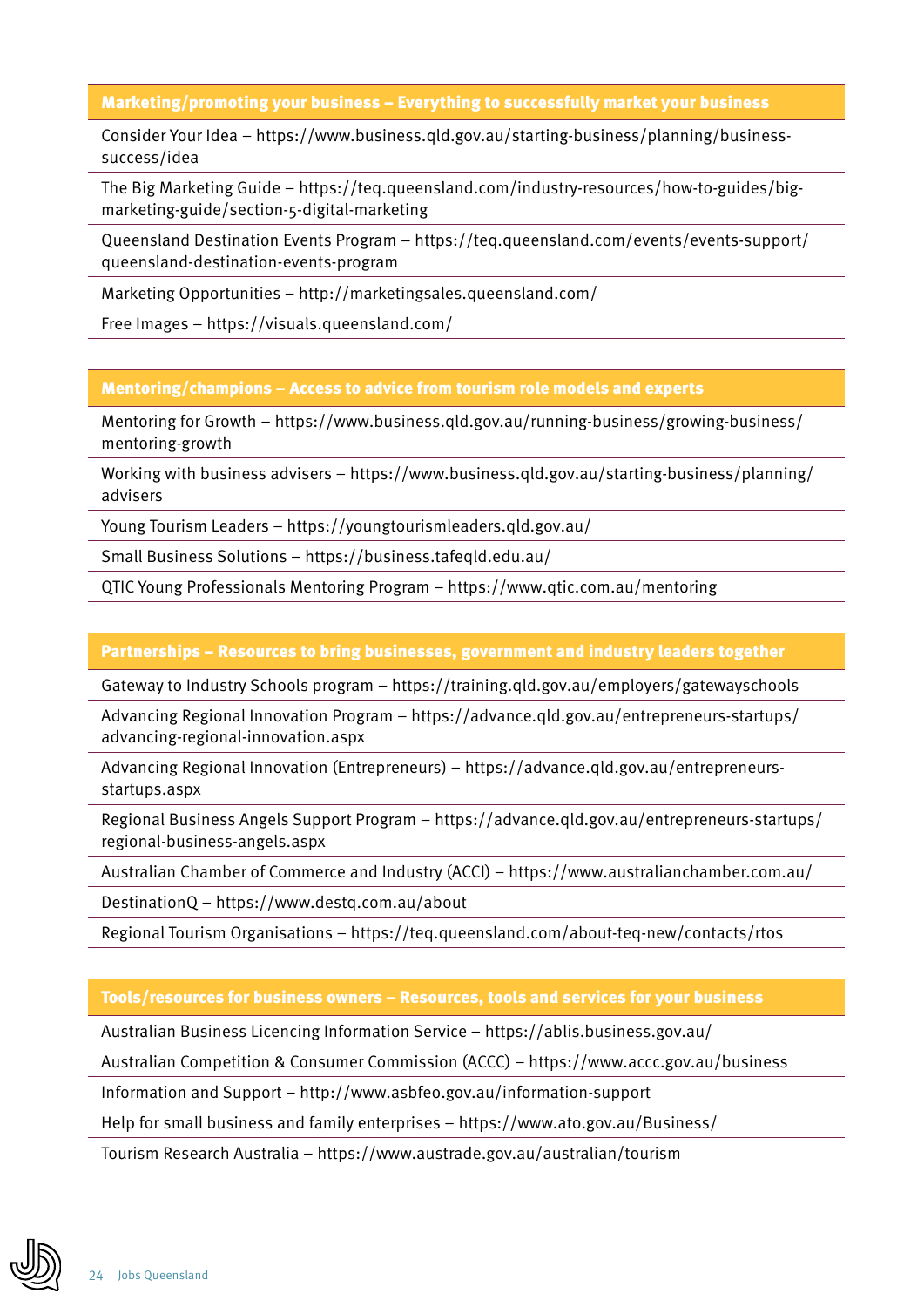Tourism and Business – https://www.austrade.gov.au/Australian/Tourism/Tourism-and-business

Business.gov.au – https://www.business.gov.au/

Training Assets – Hire a training facility – Email: trainingassets@det.qld.gov.au

Resources for Employers – https://www.jobs.gov.au/employers-0

Growing Queensland's Companies – https://advance.qld.gov.au/entrepreneurs-startups/growingqld-companies.aspx

Starting A Tourism Business – https://www.business.qld.gov.au/industries/hospitality-tourismsport/tourism/starting-up

Tourism Service Quality Toolkit – https://www.business.qld.gov.au/industries/hospitality-tourismsport/tourism/running/customer-service/service-quality-toolkit

Improving Customer Service – https://www.business.qld.gov.au/running-business/consumerlaws/customer-service/improving

Grow your tourism business – tools, resources and funding – https://publications.qld.gov.au/ dataset/grow-your-tourism-business/resource/9e6d4f15-1dbf-4454-9879-2ae9cc62fb0d

Inclusive and Accessible Tourism – https://publications.qld.gov.au/dataset/inclusive-tourism/ resource/6edc79fe-36ff-4cb1-a8e2-6ca2658d0be7

edX – https://www.edx.org/course?search\_query=tourism

Be My Guest – https://www.embracing2018.com/legacy-program/tourism-supporting-queenslandbusiness/be-my-guest

DestinationQ – https://www.destq.com.au/

DestinationQ App – https://play.google.com/store/apps/details?id=au.com.entegy.dq16&hl=en

Family Business Australia – http://www.fambiz.org.au/

Future Learn – https://www.futurelearn.com/

Pathways workshops – https://www.impactinnovationgroup.com/pathways-program/

MOOCs – Massive Open Online Courses – http://mooc.org/

Queensland Tourism Accreditation – https://www.qtic.com.au/accreditation

Queensland Tourism Awards – http://www.queenslandtourismawards.com.au/

Tourism & Events Queensland – https://teq.queensland.com/

How-to Guides – https://teq.queensland.com/industry-resources/how-to-guides

Working with Tourism Australia – http://www.tourism.australia.com/content/dam/assets/ document/1/6/y/t/a/2004670.pdf

Tourism Statistics – http://www.tourism.australia.com/en/markets-and-research/tourismstatistics.html

Information on tax for Aboriginal and Torres Strait Islander individuals and business owners – https://www.ato.gov.au/General/Aboriginal-and-Torres-Strait-Islander-people/

Grants website – www.grants-and-assistance.services.qld.gov.au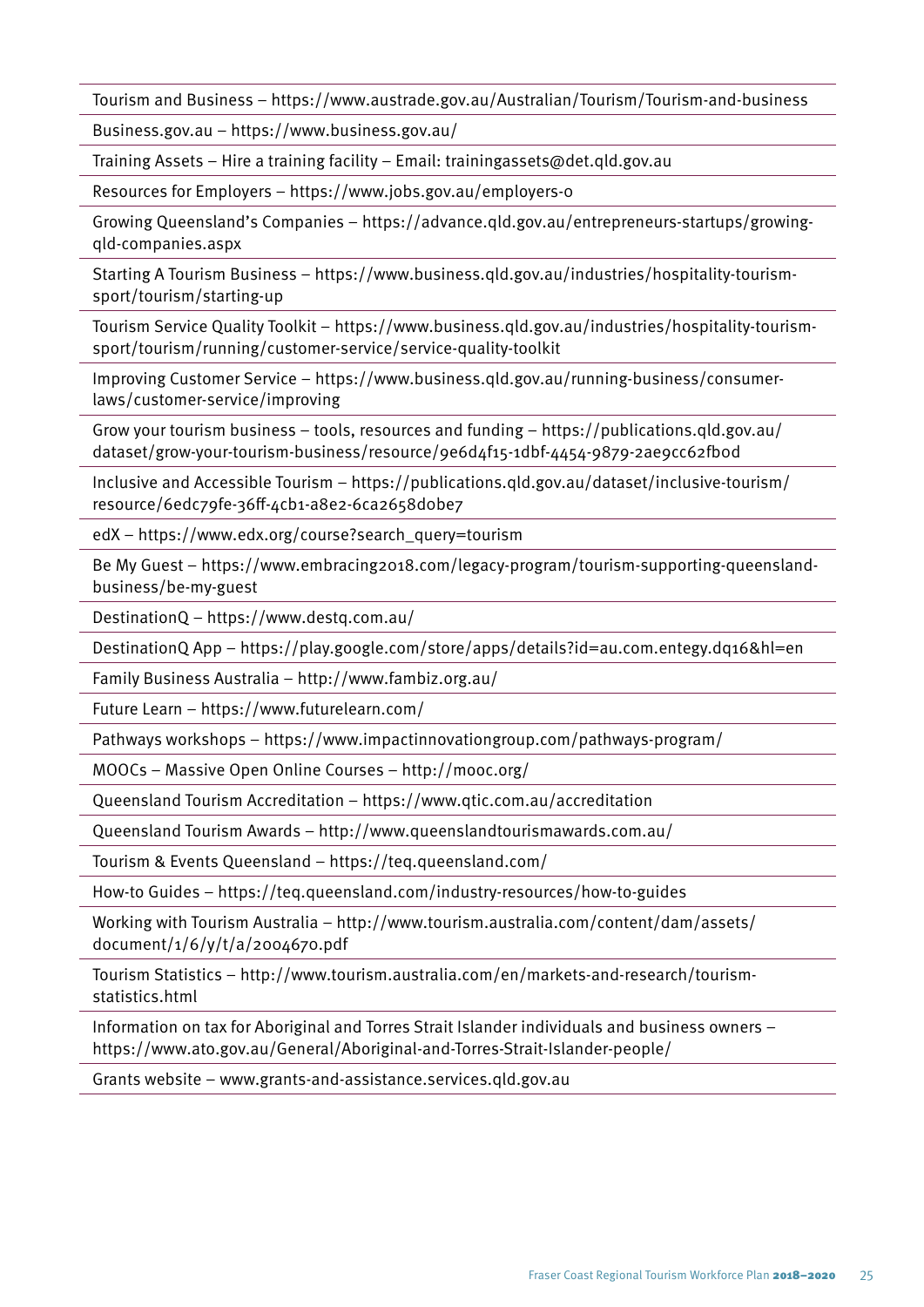Volunteering

Wide Bay Volunteers – https://widebayvolunteers.org.au/

Fraser Coast Tourism Event Volunteer – https://www.visitfrasercoast.com/events/volunteers

#### Fraser Coast – Education Alliance

Fraser Coast Education Alliance – http://investfrasercoast.com/living/education/ A consortium of all Fraser Coast Education Providers